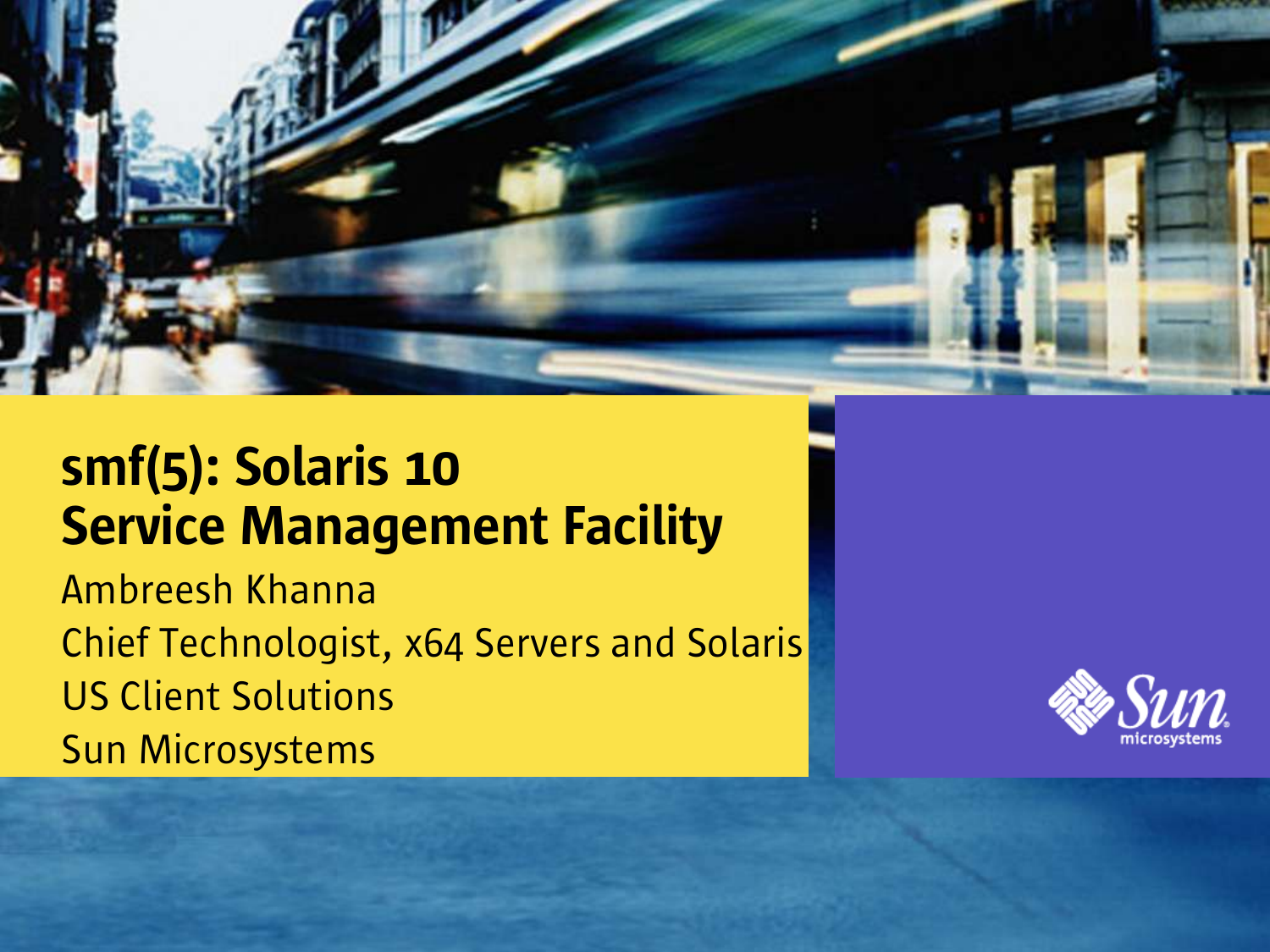

### smf(5) Service

- What's a service?
	- Abstract description of a long-lived software object
	- Each instance of a service has a well-defined state and a well-defined error boundary [process contract]
	- Each service defines "methods" and "dependencies"
		- Start, stop, refresh, etc.; interservice relationships
- A consistent specification
	- Can state dependency characteristics (grouping, restart)
	- Generic restart facility provided by default; customized restart capabilities available to vendor
- Admins can get a meaningful *system* view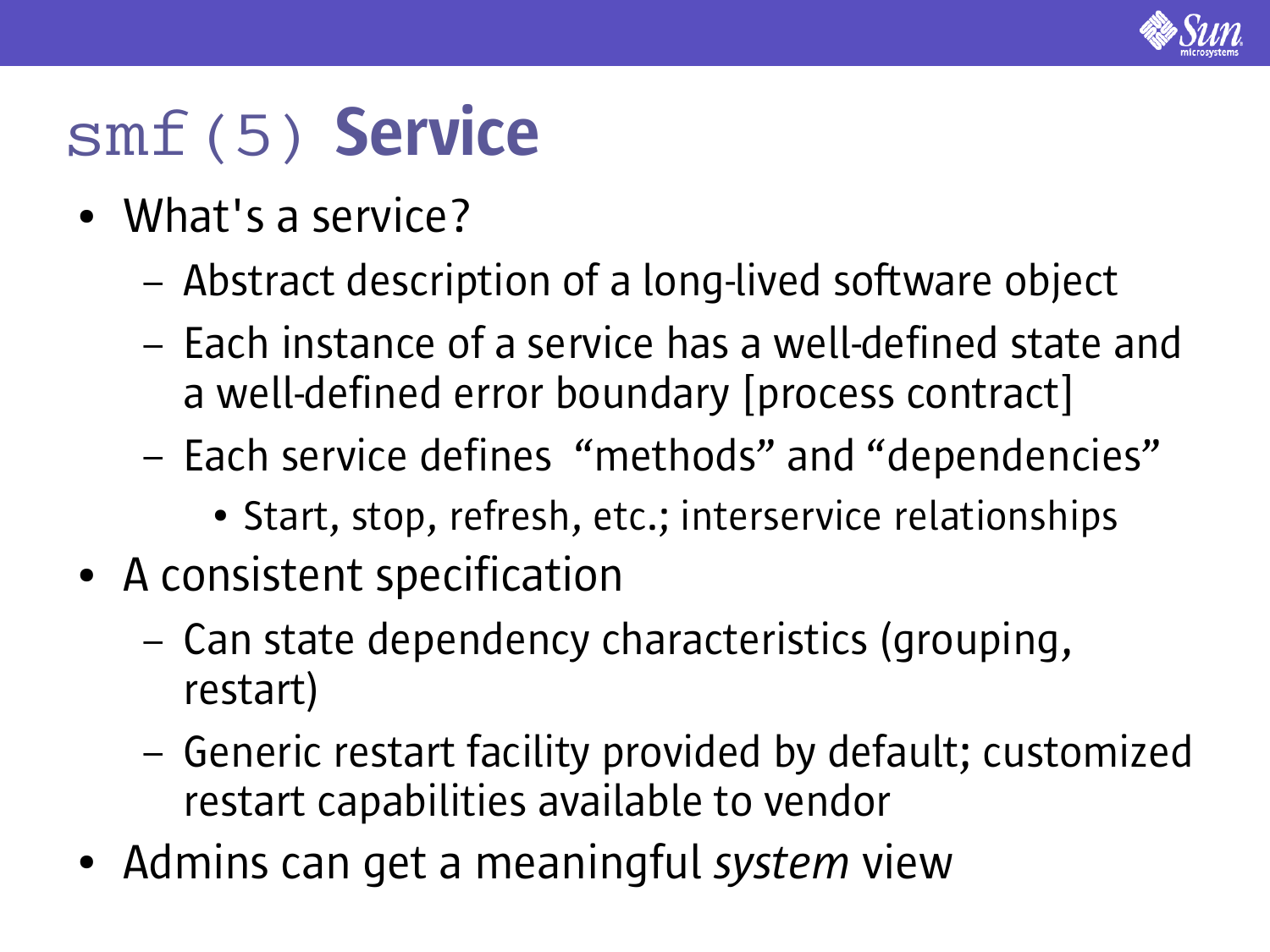

# Motivation

- Acknowledge difference between a service and a mere program
- No operating system support for service-based management
- No knowledge of service boundary and interservice relationships
- "Thousands of text files" not a design principle
- Take advantage of faster hardware
- Where can we remove opportunities for error from the system?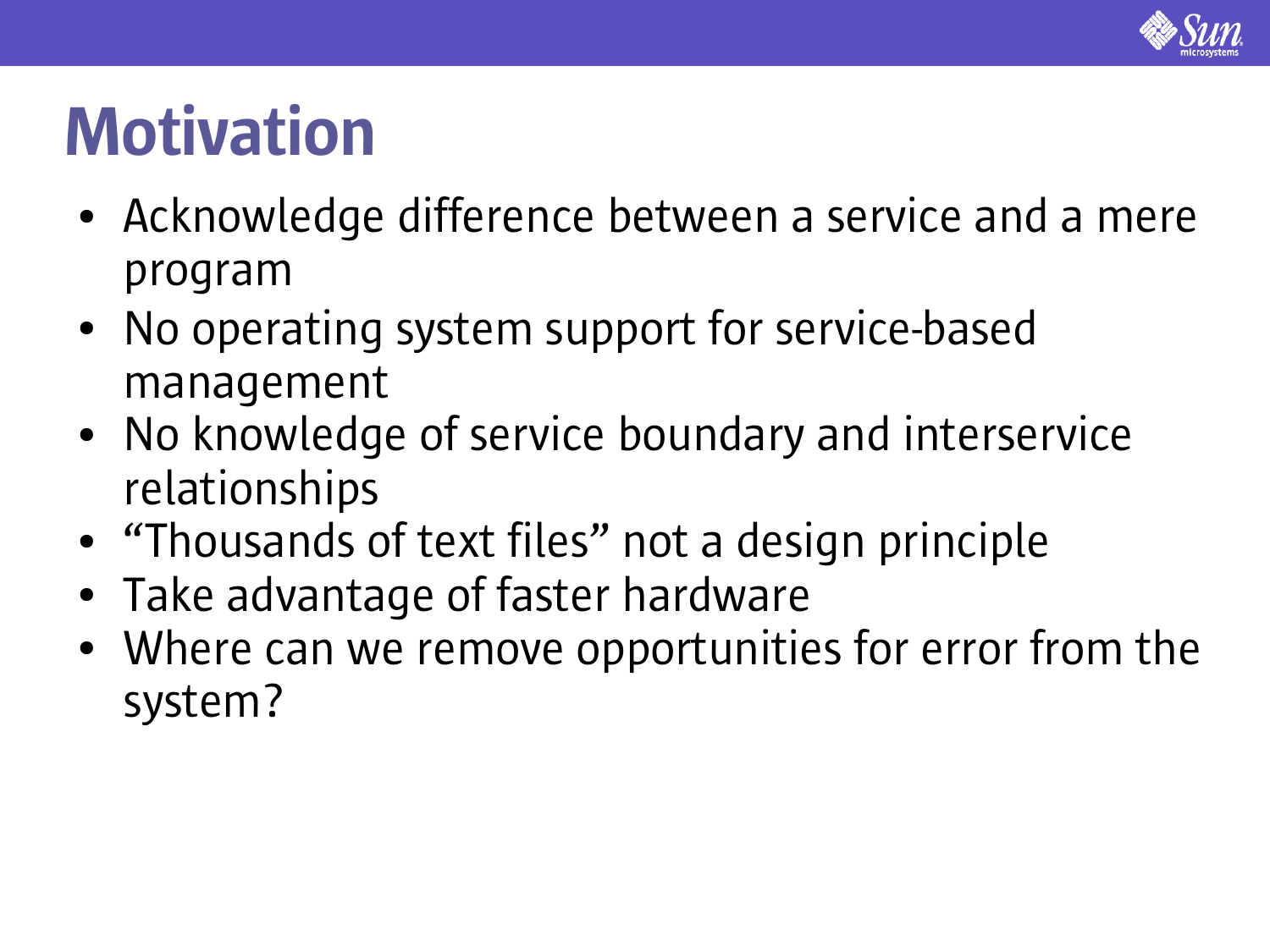

# SMF Identifier

- FMRI Fault Management Resource Identifier
	- svc://localhost/network/login:rlogin
		- Absolute path
	- svc://network/login:rlogin
		- Path relative to local machine
	- network/login:rlogin
	- rlogin
	- svc://localhost/system/cryptosvc:default
	- svc://system/cryptosvc:default
	- lrc:/etc/rc3\_d/S90samba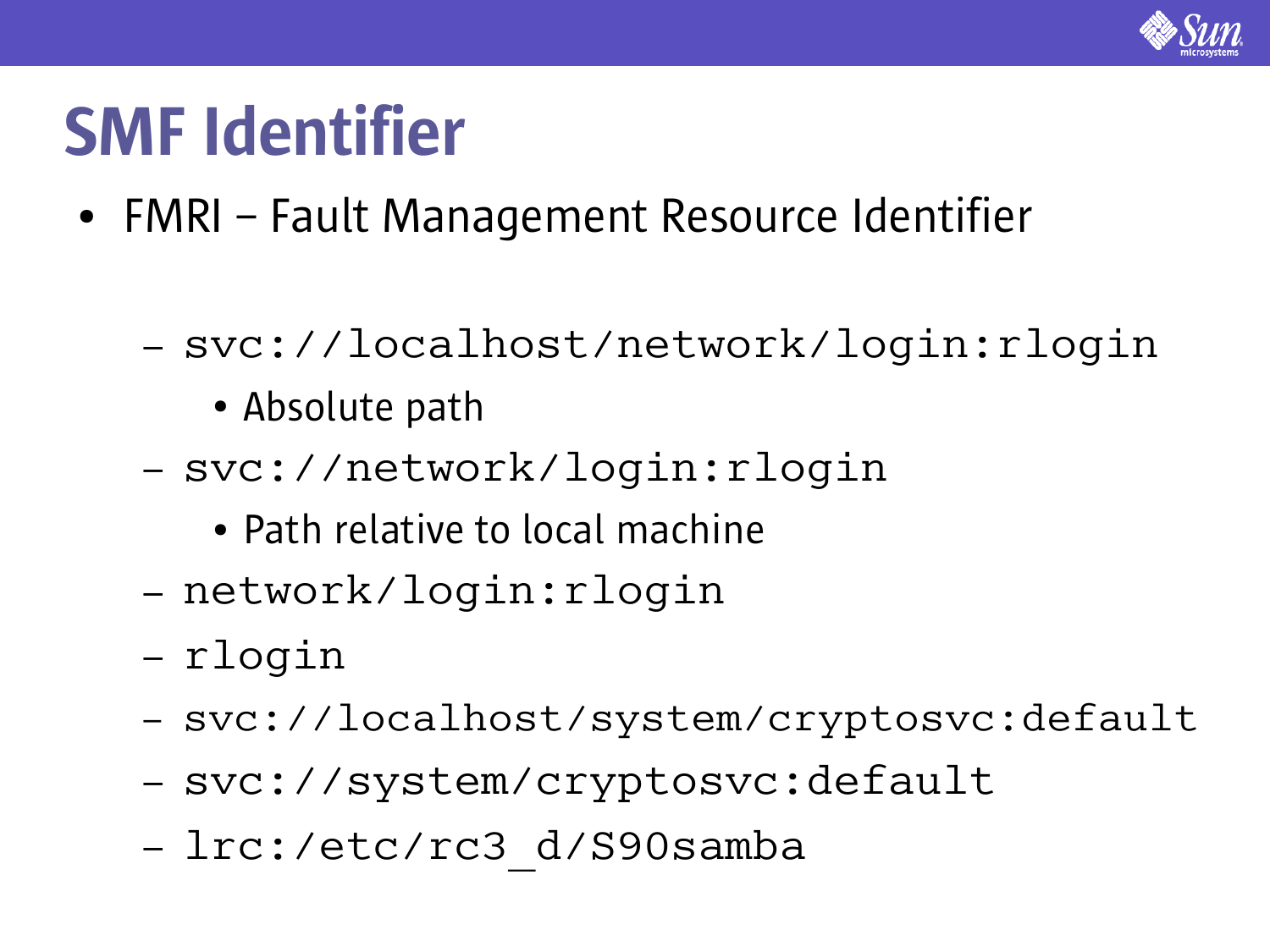

# SMF Identifier

- FMRI Fault Management Resource Identifier
	- Functional categories
		- Application
		- Device
		- Milestone
		- Network
		- Platform
		- Site
		- System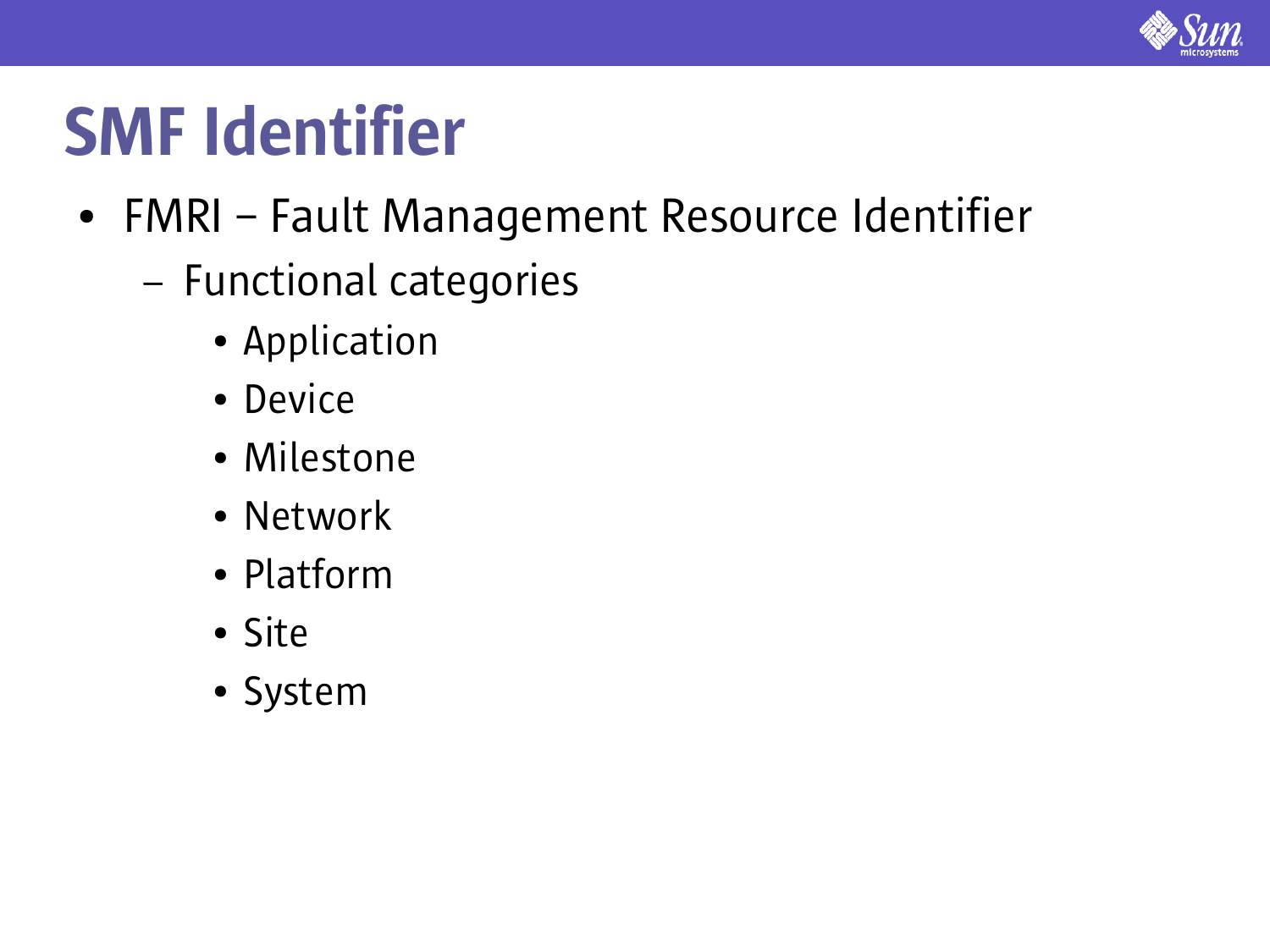

## Service States

- online
	- instance enabled and started
- offline
	- instance enabled but not yet running
- disabled
	- instance not enabled and not running
- maintenance
	- instance encountered an error, manual intervention required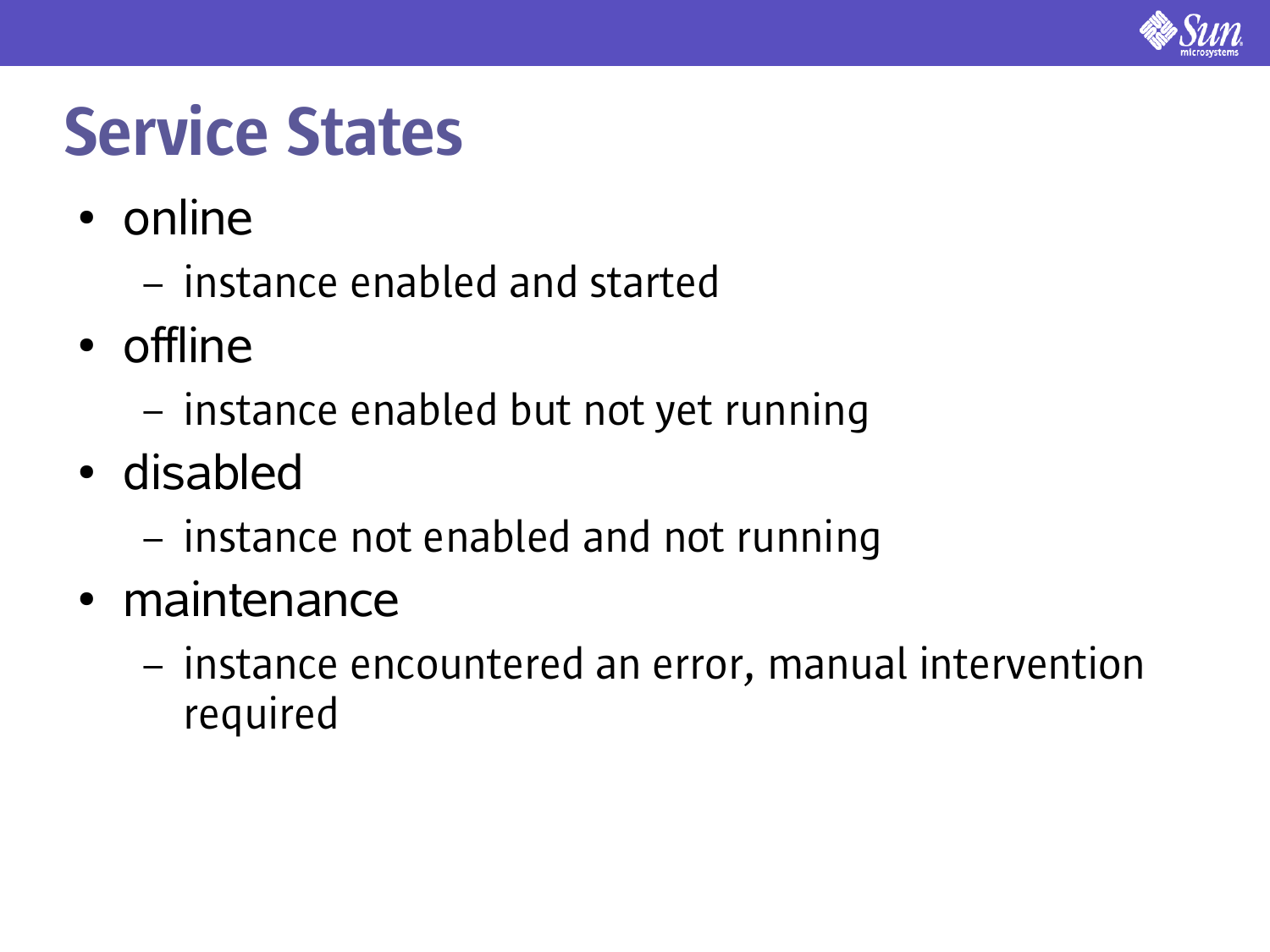

### Service States

- legacy\_run
	- used by legacy services
	- service can be observed by not managed by SMF
- degraded
	- instance enabled but running at limited capacity
- uninitialized
	- initial state for all services before their configuration has been read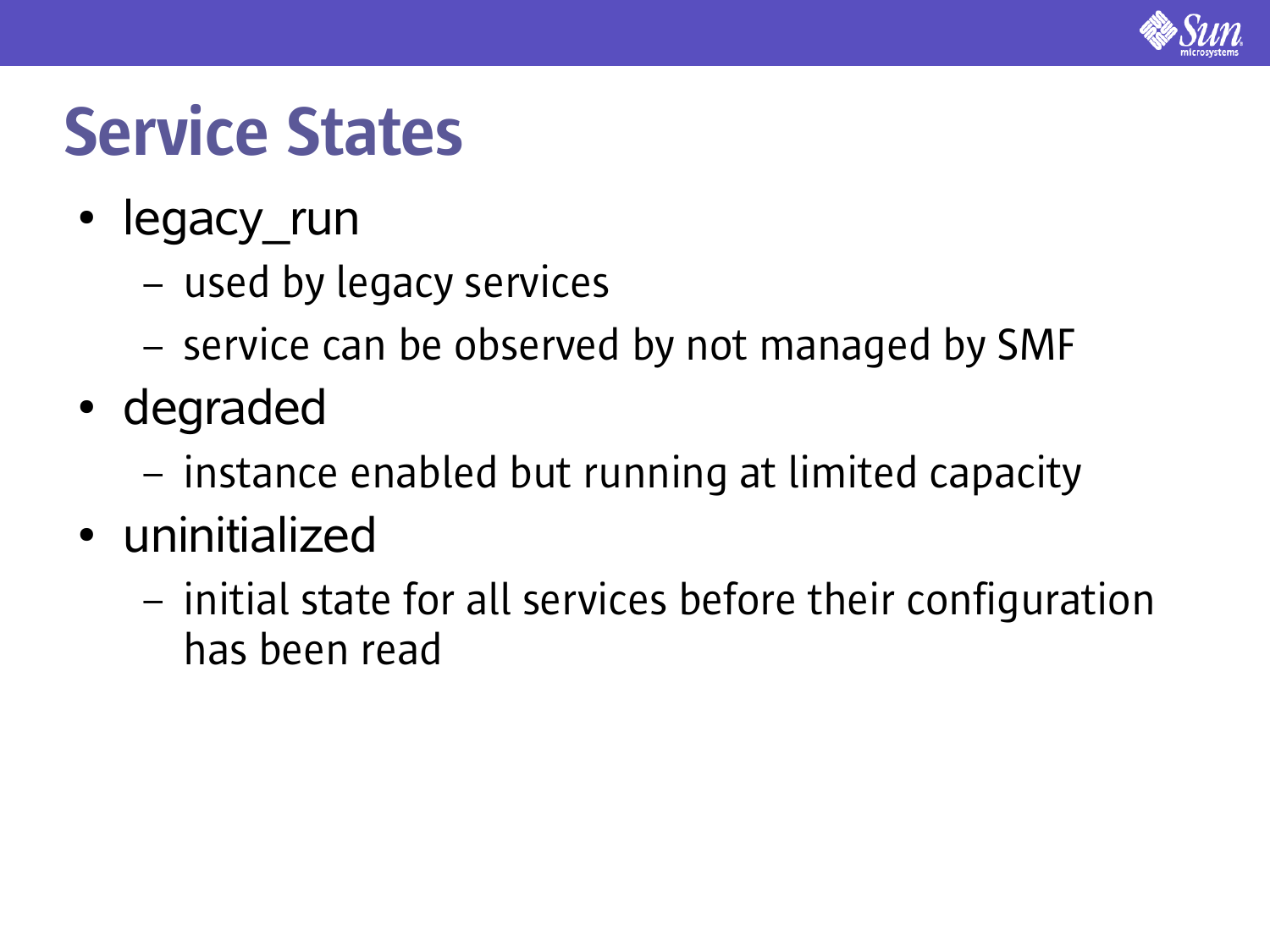

– ........

- Pre-SMF "service" characteristics
	- what does sendmail depend on?
	- what depends on sendmail?
	- which processes constitute the mail service?

```
$ pgrep -lf sendmail
708 /usr/lib/sendmail -bd -q15m
685 /usr/lib/sendmail -Ac -q15m
$ find /etc -name \*sendmail\* -print
/etc/rc0.d/K36sendmail
/etc/rc1.d/K36sendmail
/etc/rc2.d/S88sendmail
/etc/rcS.d/K36sendmail
$ less /etc/rc2.d/S88sendmail
....
```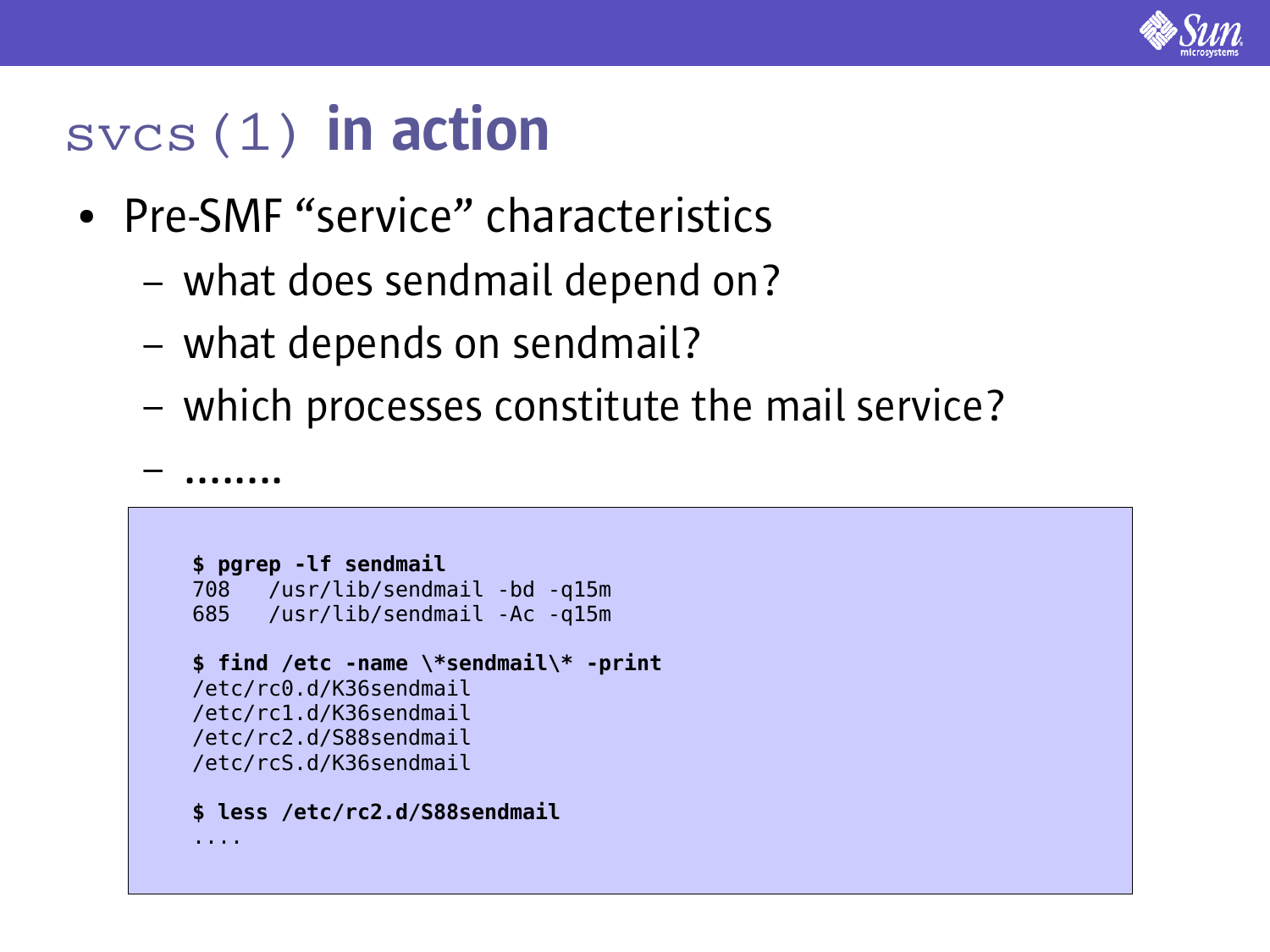

- List active instances, sorted by state, time
- Show dependencies (-d) and dependents (-D)
- Show member processes (-p), additional details (-v)

```
$ svcs
STATE STIME FMRI
....
online 18:18:30 svc:/network/http:apache
online 18:18:29 svc:/network/smtp:sendmail
....
$ svcs -p network/smtp:sendmail
STATE STIME FMRI
online 18:18:29 svc:/network/smtp:sendmail
            18:18:29 100180 sendmail
            18:18:29 100181 sendmail
$ svcs -v network/smtp:sendmail
STATE NSTATE STIME CTID FMRI
online - 18:18:29 21 svc:/network/smtp:sendmail
$ svcs -d network/smtp:sendmail
STATE STIME FMRI
online 18:17:44 svc:/system/identity:domain
online 18:17:52 svc:/network/service:default
....
```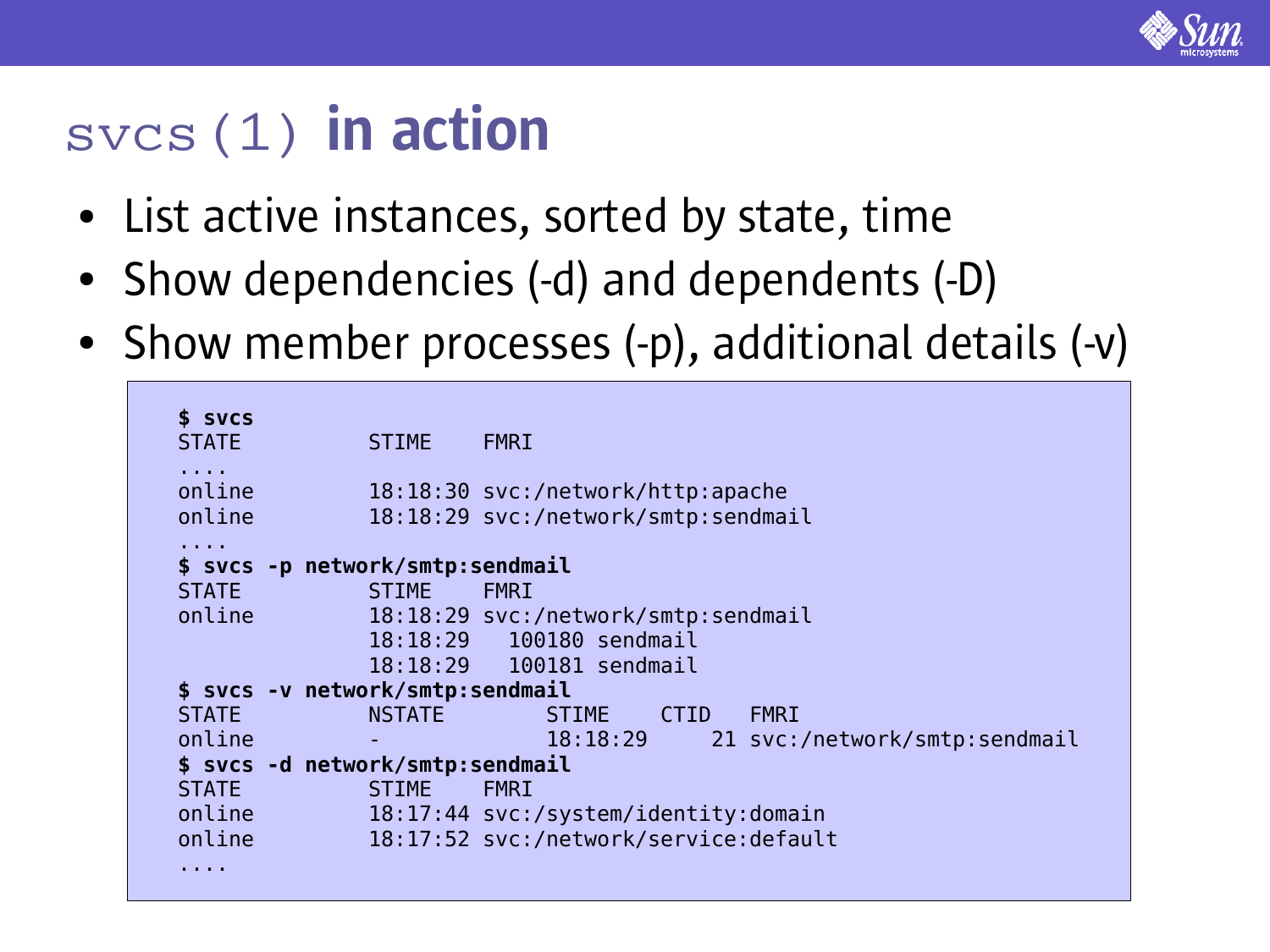

- List active instances, sorted by state, time
- Show dependencies (-d) and dependents (-D)
- Show member processes (-p), additional details (-v)

| \$ svcs -D network/physical |               |                                        |
|-----------------------------|---------------|----------------------------------------|
| <b>STATE</b>                | <b>STIME</b>  | <b>FMRI</b>                            |
| disabled                    | <b>Nov 24</b> | svc:/network/dns/client:default        |
| disabled                    | <b>Nov 24</b> | svc:/network/dns/server:default        |
| disabled                    | <b>Nov 24</b> | svc:/network/rarp:default              |
| disabled                    | <b>Nov 24</b> | svc:/network/rpc/bootparams:default    |
| disabled                    | <b>Nov 24</b> | svc:/network/slp:default               |
| disabled                    | <b>Nov 24</b> | svc:/network/shell:kshell              |
| online                      | <b>Nov 24</b> | svc:/application/print/cleanup:default |
| online                      | <b>Nov 24</b> | svc:/system/identity:node              |
| online                      | <b>Nov 24</b> | svc:/system/identity:domain            |
| online                      | <b>Nov 24</b> | svc:/network/initial:default           |
| online                      | <b>Nov 24</b> | svc:/milestone/single-user:default     |
| online                      | <b>Nov 24</b> | svc:/network/inetd:default             |
| online                      | <b>Nov 24</b> | svc:/network/nfs/client:default        |
| online                      | <b>Nov 24</b> | svc:/network/shell:tcp                 |
| online                      | <b>Nov 24</b> | svc:/network/shell:tcp6only            |
| online                      | <b>Nov 24</b> | svc:/network/nfs/server:default        |
|                             |               |                                        |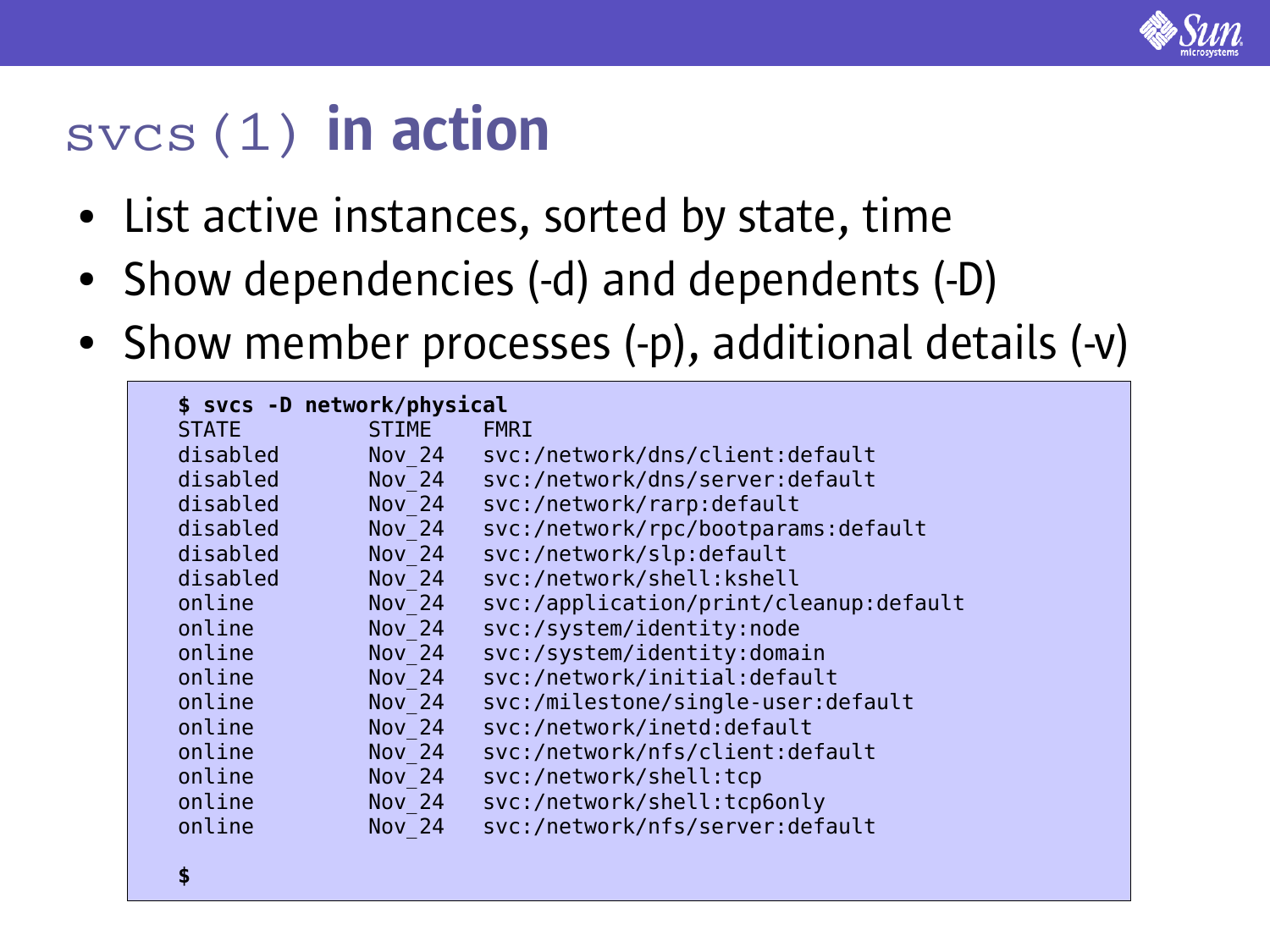

• Diagnose instances in unusal state (-x)

```
$ svcs -x
svc:/application/print/server:default (LP Print Service)
State: disabled since Thu 30 Sep 2004 01:14:16 PM PDT
Reason: Disabled by an administrator.
   See: http://sun.com/msg/SMF-8000-05
  See: lpsched(1M)
Impact: 1 service is not running.
svc:/system/metainit:default (Solaris Volume Manager(SVM) Init service.)
State: maintenance since Thu 30 Sep 2004 01:14:16 PM PDT
Reason: Completes a dependency cycle.
   See: http://sun.com/msg/SMF-8000-HP
   See: metainit(1M)
Impact: 0 services are not running.
```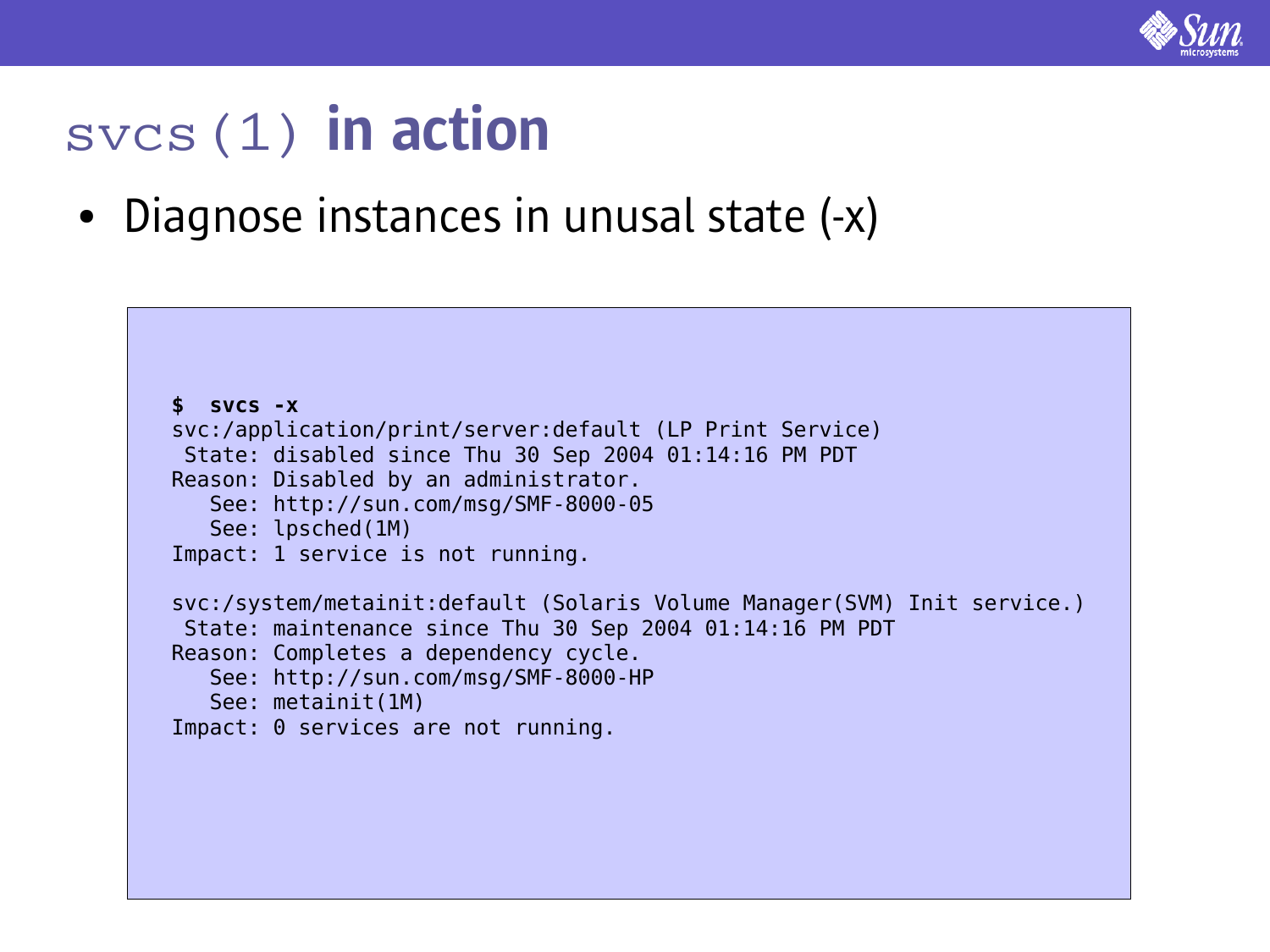

#### ● List service details (-l)

|                 | \$ svcs -l network/smtp:sendmail                              |
|-----------------|---------------------------------------------------------------|
| <b>fmri</b>     | svc:/network/smtp:sendmail                                    |
| enabled true    |                                                               |
| state           | <b>Example 1</b> online                                       |
| next state none |                                                               |
| restarter       | svc:/system/svc/restarter:default                             |
| contract id     | 46                                                            |
| dependency      | require all/refresh file://localhost/etc/nsswitch.conf (-)    |
| dependency      | require all/refresh file://localhost/etc/mail/sendmail.cf (-) |
| dependency      | optional all/none svc:/system/system-log (online)             |
| dependency      | require all/refresh svc:/system/identity:domain (online)      |
| dependency      | require all/refresh svc:/milestone/name-services (online)     |
| dependency      | require all/none svc:/network/service (online)                |
| dependency      | require all/none svc:/system/filesystem/local (online)        |
|                 | \$ svcs -l system/metainit                                    |
| fmri            | svc:/system/metainit:default                                  |
| name            | Solaris Volume Manager (SVM) Init service.                    |
| enabled false   |                                                               |
| state           | maintenance                                                   |
| next state none |                                                               |
| restarter       | svc:/system/svc/restarter:default                             |
| dependency      | require all/none svc:/system/filesystem/minimal (online)      |
| dependency      | require all/none svc:/system/identity:node (online)           |
|                 |                                                               |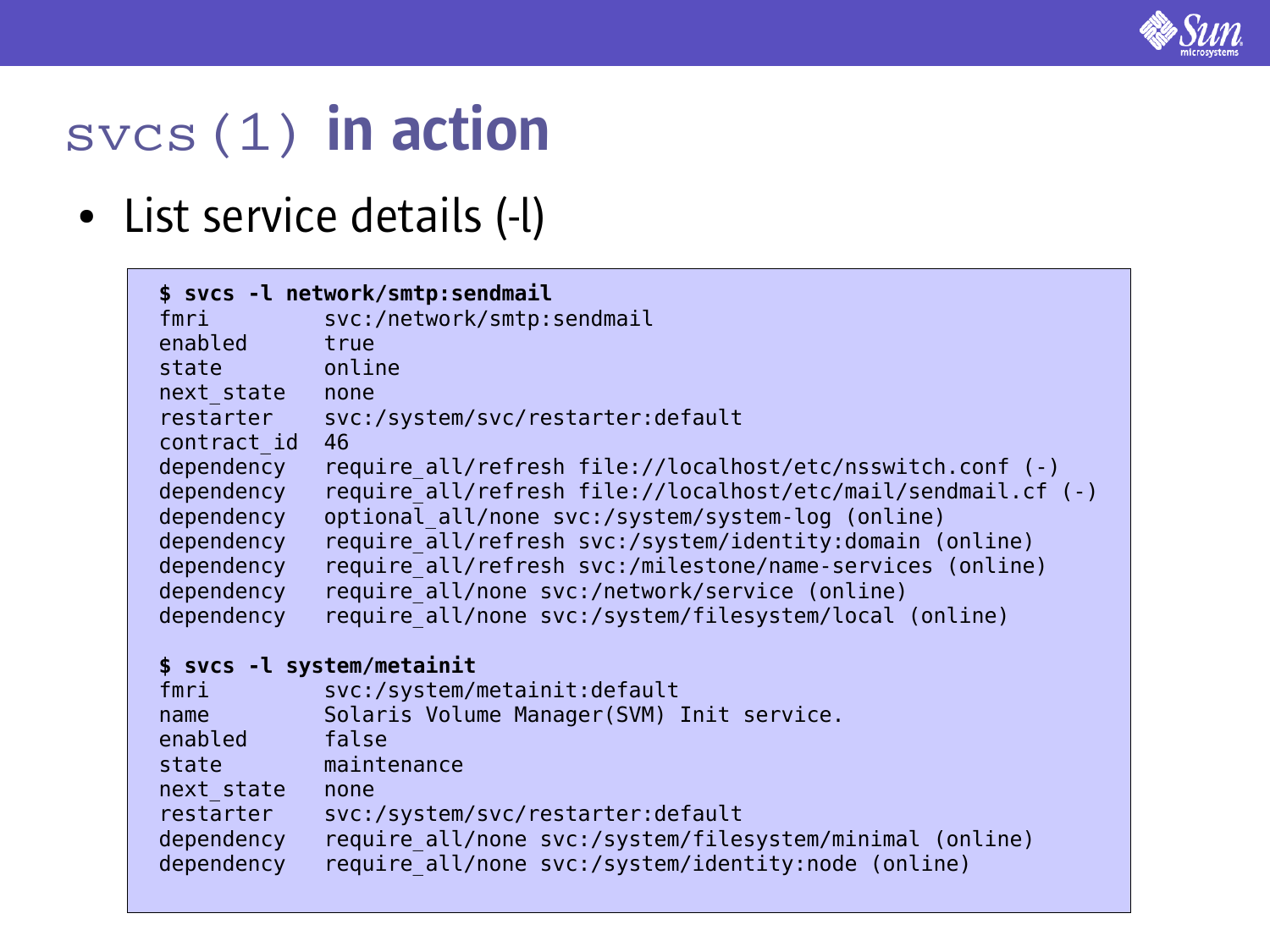

#### svcadm(1M) in action

• pre-SMF disabling of a "service"

```
$ pgrep -lf sendmail
708 /usr/lib/sendmail -bd -q15m
685 /usr/lib/sendmail -Ac -q15m
$ pkill sendmail
......reboot.....
$ pgrep -lf sendmail
355 /usr/lib/sendmail -bd -q15m
276 /usr/lib/sendmail -Ac -q15m
```
- No log of why sendmail went down
- Reboot will restart sendmail, is this desired?

```
$ mv /etc/rc2.d/S88sendmail /etc/x/S88sendmail
 .....apply patch/upgrade.....
$ ls /etc/rc2.d/S88sendmail
/etc/rc2.d/S88sendmail
```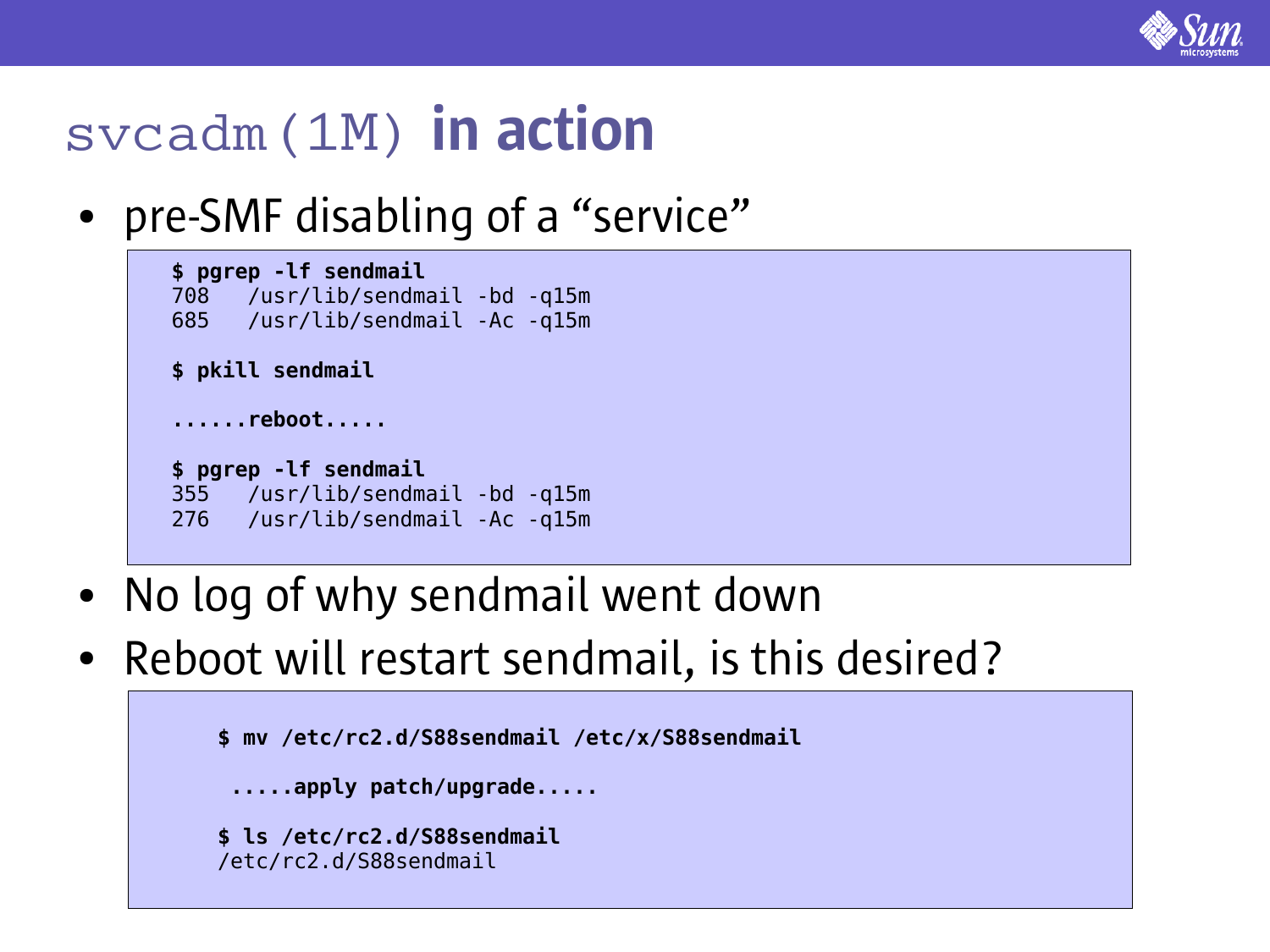

#### svcadm(1M) in action

- Enable, disable, refresh, restart service instances
- Mark in special states (maintenance, degraded)

```
$ grep ambreesh /etc/user_attr
ambreesh::::auths=solaris.smf.modify,solaris.smf.manage
$ svcs -a network/http:apache
STATE STIME FMRI
uninitialized 19:17:33 svc:/network/http:apache
$ svcadm enable network/http:apache
STATE STIME FMRI
online 19:19:01 svc:/network/http:apache
$ vi /etc/apache/httpd.conf
$ svcadm refresh network/http:apache
$ svcs -a network/http:apache
STATE STIME FMRI
online 19:19:33 svc:/network/http:apache
$ svcadm disable network/http:apache
$ svcs -a network/http:apache
STATE STIME FMRI
disabled 19:20:07 svc:/network/http:apache
```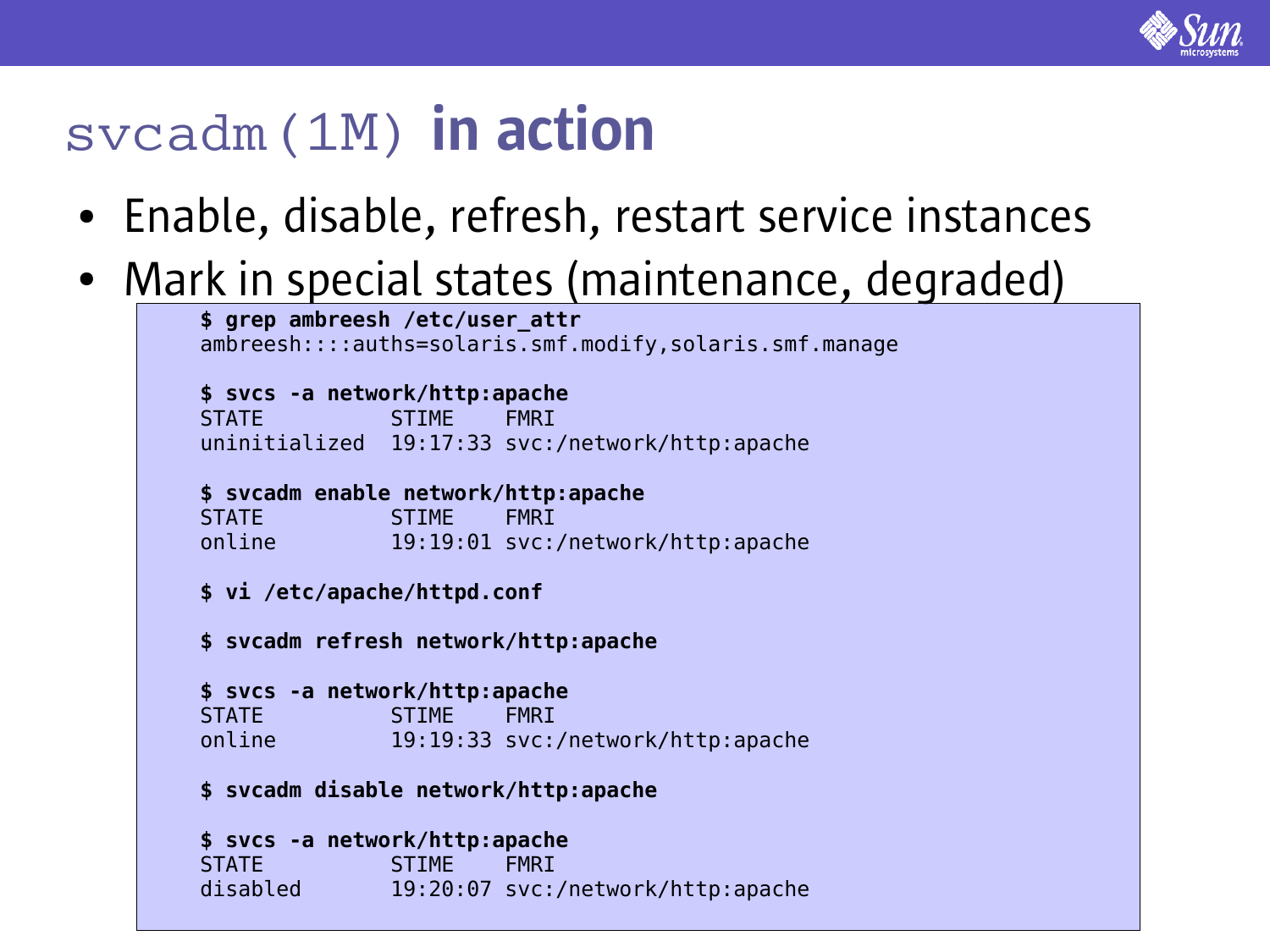

### Service Manifest

- Each package delivering services does so via a "service" manifest"
- xml file containing description of service
	- /var/svc/manifest
	- Dependencies on other services and methods for service instance start/stop/refresh
	- Default properties and "service template" , which provides support for administrative apps via
		- Localized property descriptions
		- Links to documentation
		- Soon: meaningful property values (valid ranges, definitions, etc.
	- See /usr/share/lib/xml/dtd/service bundle.dtd.1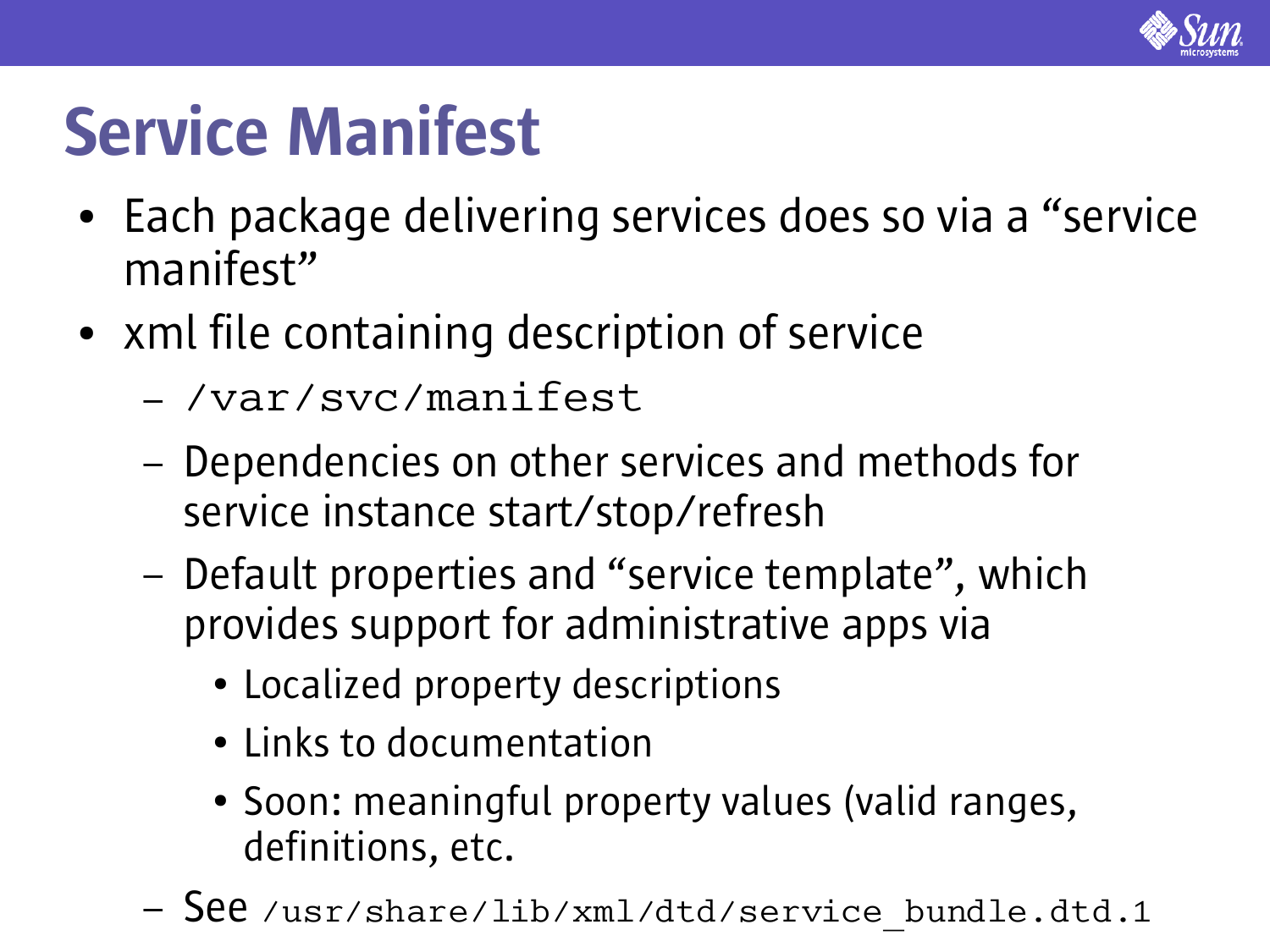

### coreadm(1M) service description

```
<service name='system/coreadm' type='service' version='1'>
    <create default instance enabled='false' />
    <single_instance />
    <dependency name='usr' grouping='require_all'
        restart_on='none' type='service'>
        <service_fmri value='svc:/system/filesystem/minimal'/>
    </dependency>
    <exec_method type='method' name='start'
        exec='/usr/bin/coreadm -u' timeout_seconds='3' />
    <exec_method type='method' name='stop'
                    exec=':true' timeout_seconds='0' />
    <property_group name='startd' type='framework>
        <propval name='duration' type='astring' value='transient' />
    </property_group>
    <stability value='Unstable' />
    <template>
        <common_name><loctext xml:lang='C'>
            System-wide core file configuration service.
        </loctext></common_name>
        <documentation>
            <manpage title='coreadm' section='1M'
                manpath='/usr/share/man' />
        </documentation>
    </template>
</service>
```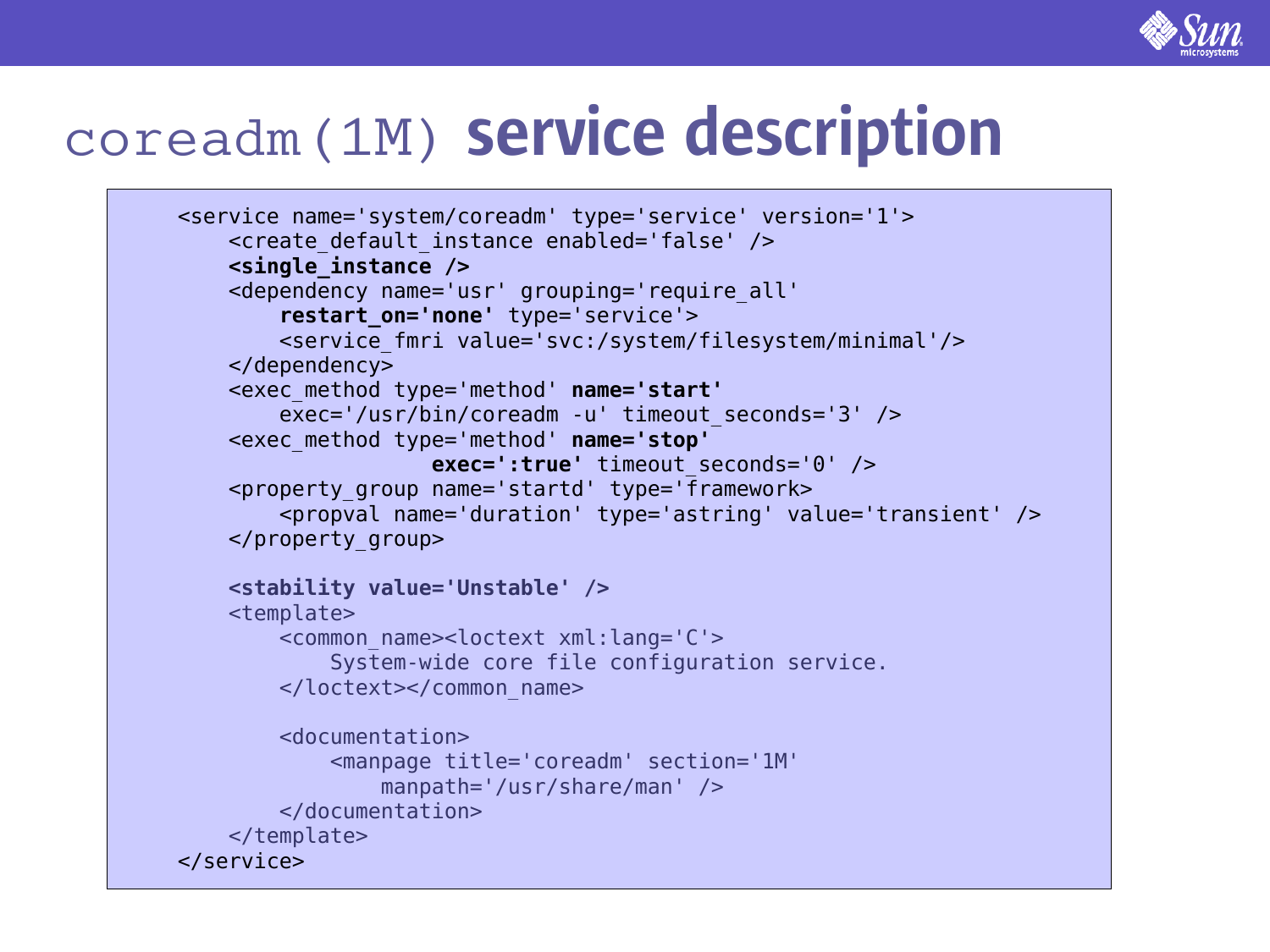

# SMF repository

- All manifests stored in persistent, transaction-based repository
	- Transactions/snapshots allow "undo" , rollback to safe configuration
	- Repository can be local, in directory [later], or mixed [later]
- NOT a giant registry: mainly svc mgmt properties
- Data imported either at boot time from manifests or via svccfg import
- svccfq(1M) used to manipulate repository data
- svcprop(1M) used to view repository data
- svc.configd(1M) is the repository deamon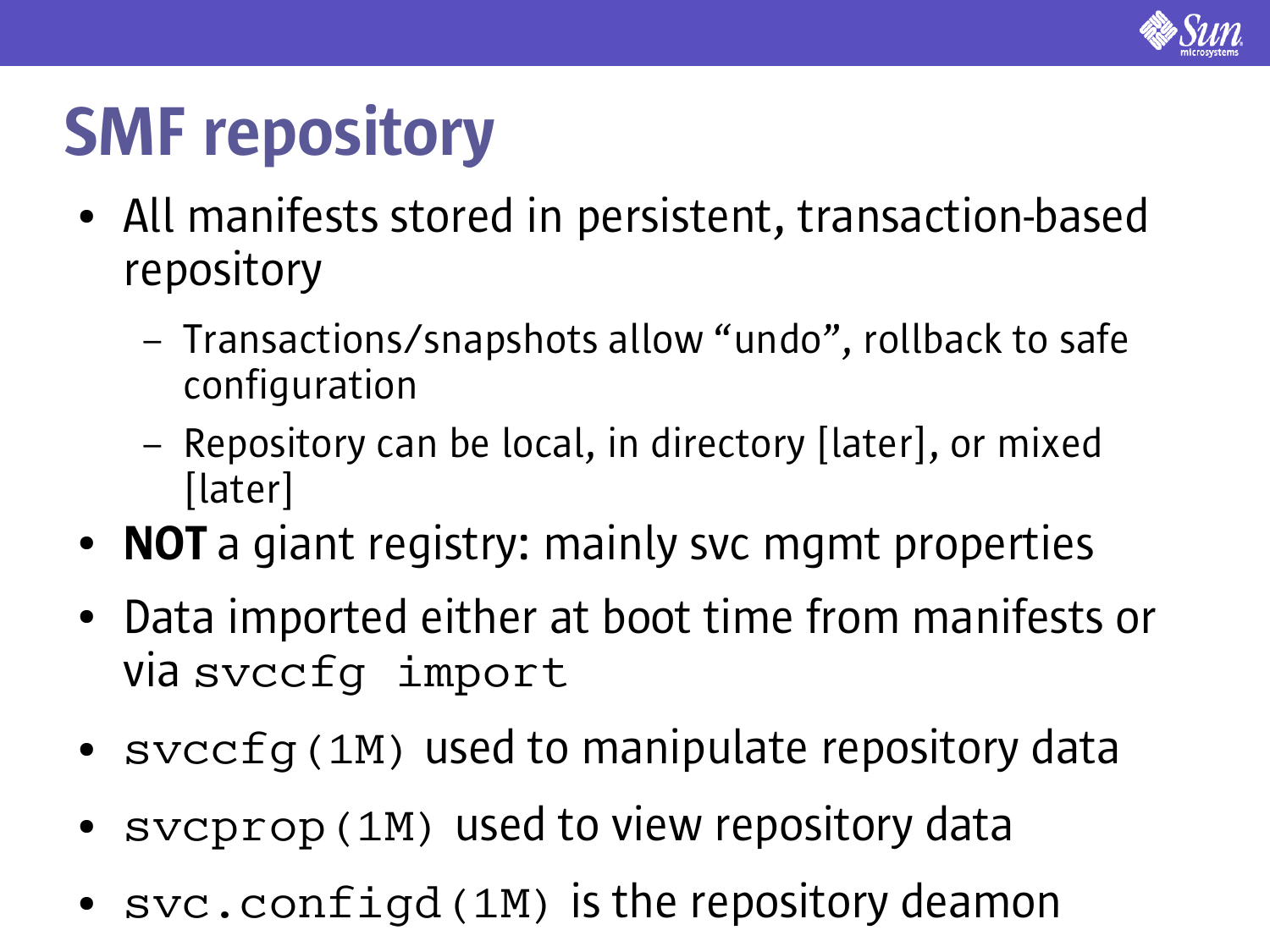

#### svccfg(1M) in action

• View properties of a service

| $$$ svccfg<br>svc:> list           |                |                         |
|------------------------------------|----------------|-------------------------|
| network/rpc/nisplus                |                |                         |
| .                                  |                |                         |
| platform/i86pc/kdmconfig           |                |                         |
| network/fs/tcp6                    |                |                         |
| svc:> select network/ssh           |                |                         |
| svc:/network/ssh> select default   |                |                         |
| svc:/network/ssh:default> listprop |                |                         |
| general                            | framework      |                         |
| general/package                    |                | astring SUNWsshdr       |
| general/enabled                    | boolean true   |                         |
| restarter                          |                | framework NONPERSISTENT |
| restarter/contract                 | count 280      |                         |
| restarter/start pid                | count 7756     |                         |
| restarter/auxiliary state          | astring none   |                         |
| restarter/next state               | astring none   |                         |
| restarter/state                    | astring online |                         |
| restarter/state timestamp          | time           | 1101530796.234165000    |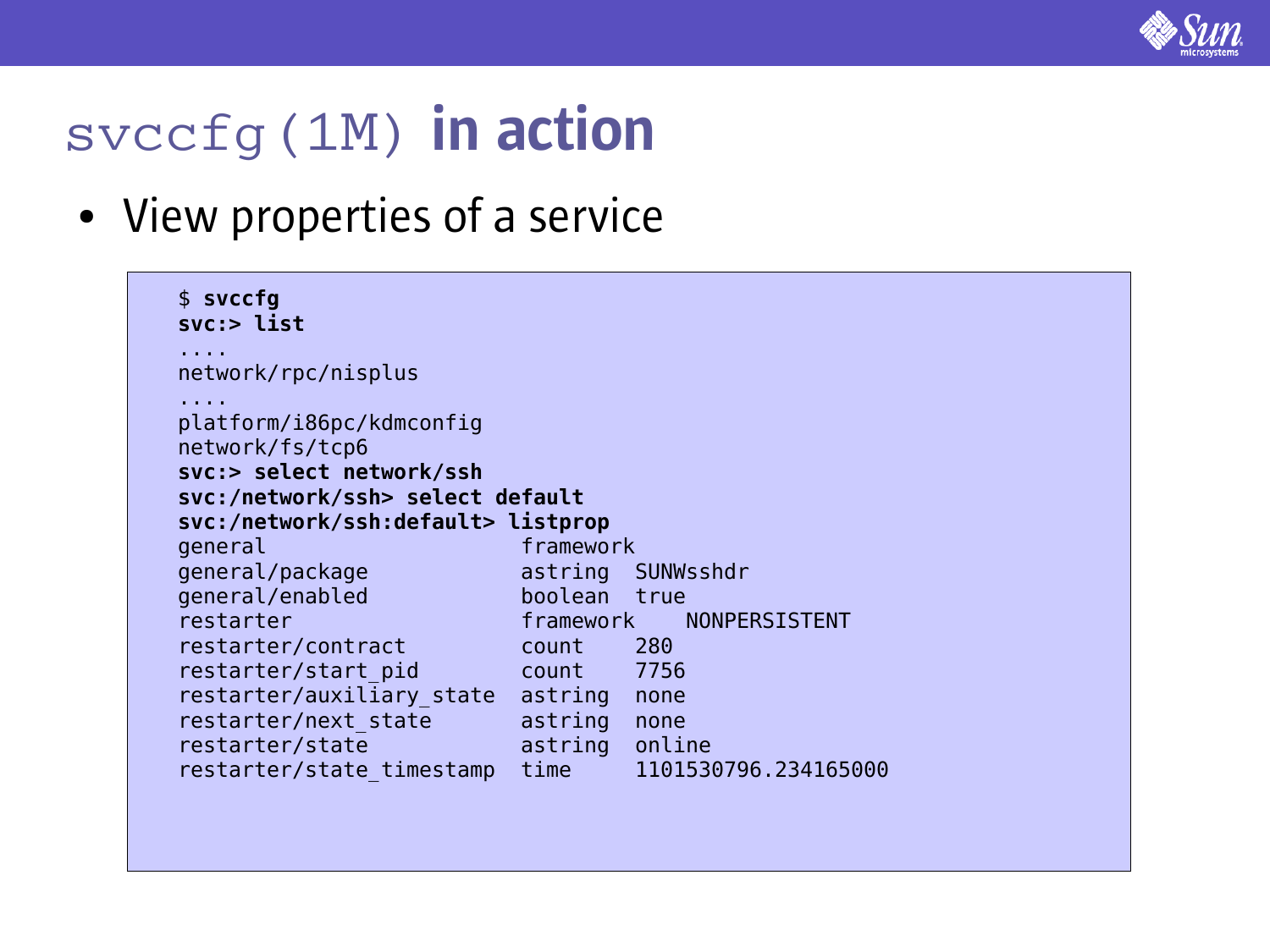

#### svccfg(1M) in action

• Add a new property "myprop"

| svc:/network/ssh:default> listprop               |                 | svc:/network/ssh:default> setprop general/myprop=astring:"demoval" |
|--------------------------------------------------|-----------------|--------------------------------------------------------------------|
| general                                          | framework       |                                                                    |
| general/package                                  |                 | astring SUNWsshdr                                                  |
| general/enabled                                  | boolean true    |                                                                    |
| general/myprop                                   | astring demoval |                                                                    |
| restarter                                        | framework       | NONPERSISTENT                                                      |
| restarter/contract                               | count           | 280                                                                |
| restarter/start pid                              | count 7756      |                                                                    |
| restarter/auxiliary state astring                |                 | none                                                               |
|                                                  |                 |                                                                    |
| restarter/next state                             | astring         | none                                                               |
| restarter/state                                  | astring online  |                                                                    |
| restarter/state timestamp                        | time            | 1101530796.234165000                                               |
| svc:/network/ssh:default> delprop general/myprop |                 |                                                                    |
| svc:/network/ssh:default> listprop               |                 |                                                                    |
| general                                          | framework       |                                                                    |
| general/package                                  |                 | astring SUNWsshdr                                                  |
| general/enabled                                  | boolean true    |                                                                    |
| restarter                                        | framework       | NONPERSISTENT                                                      |
| restarter/contract                               | count           | 280                                                                |
| restarter/start pid                              | count 7756      |                                                                    |
| restarter/auxiliary state                        | astring         | none                                                               |
| restarter/next state                             | astring         | none                                                               |
| restarter/state                                  | astring         | online                                                             |
| restarter/state timestamp                        | time            | 1101530796.234165000                                               |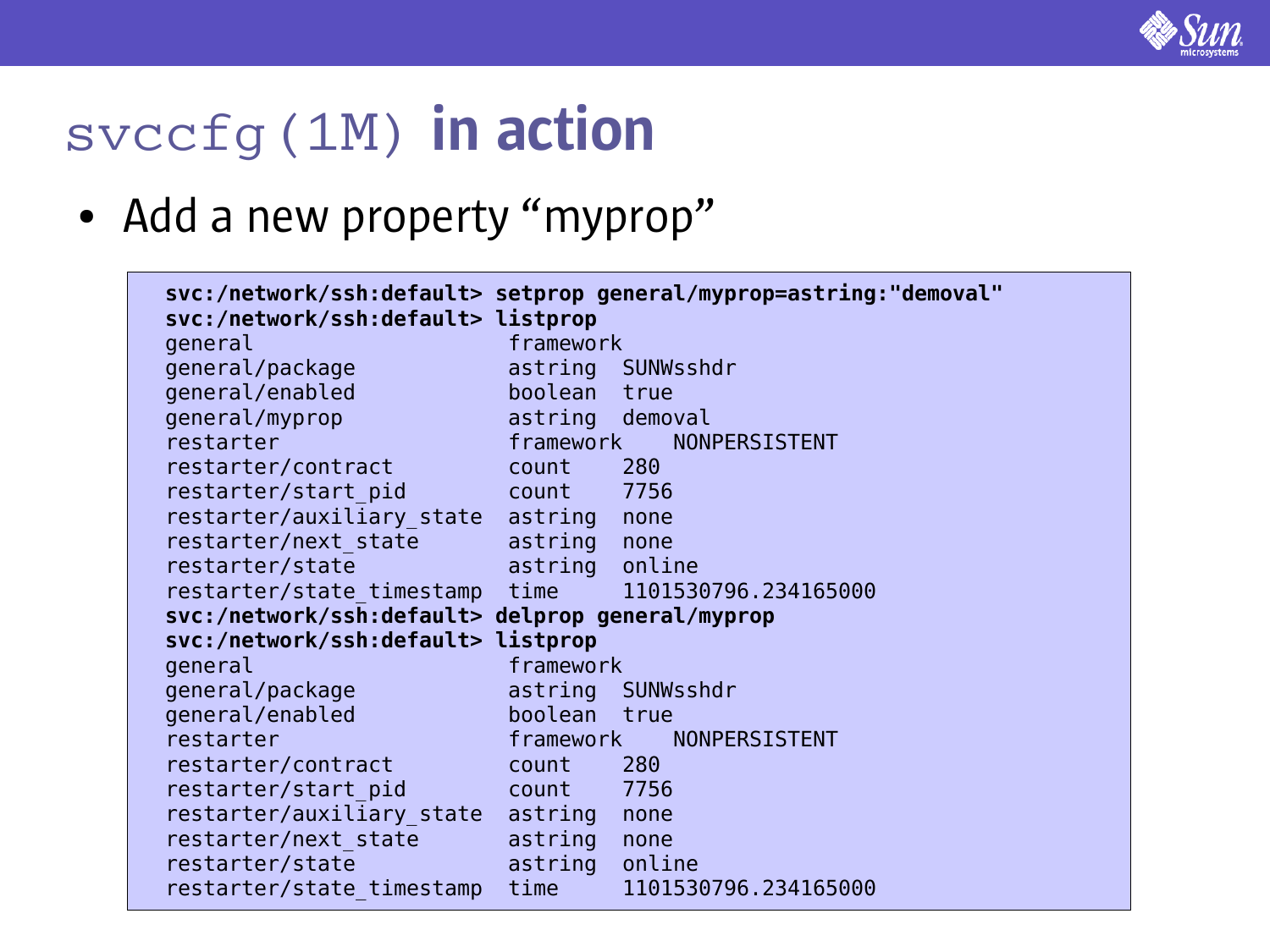

### SMF Components

- Master Restarter
	- svc.startd(1M)
		- responsible for starting and restarting services
		- starts services when their dependencies are met
		- restarts failed services
		- shuts down services when dependencies no longer met

```
$ pgrep -lf ssh
7759 /usr/lib/ssh/sshd
$ pkill ssh
$ pgrep -lf ssh
8635 /usr/lib/ssh/sshd
```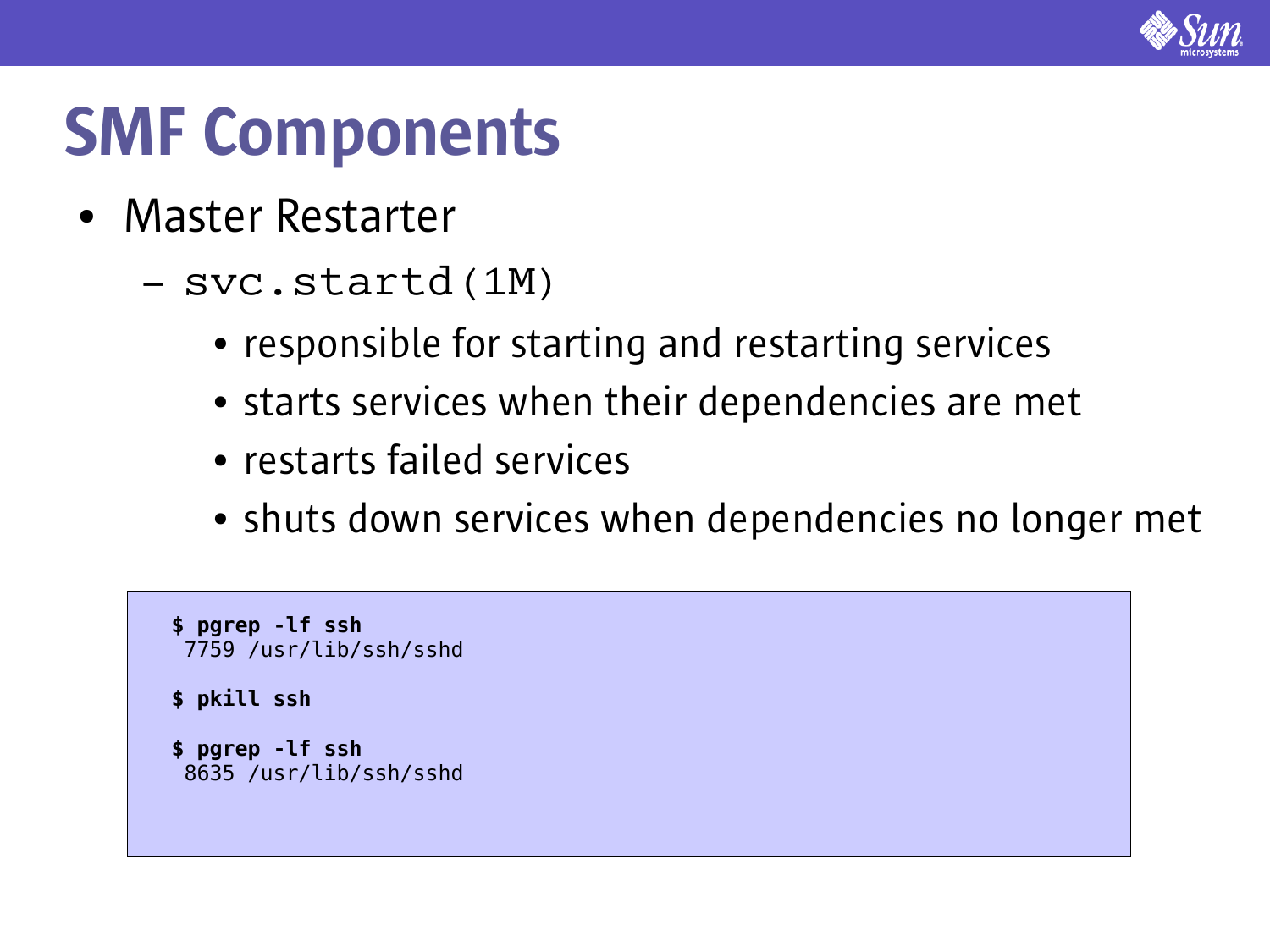

### SMF Components

- Delegated Restarter
	- restarter for a related set of services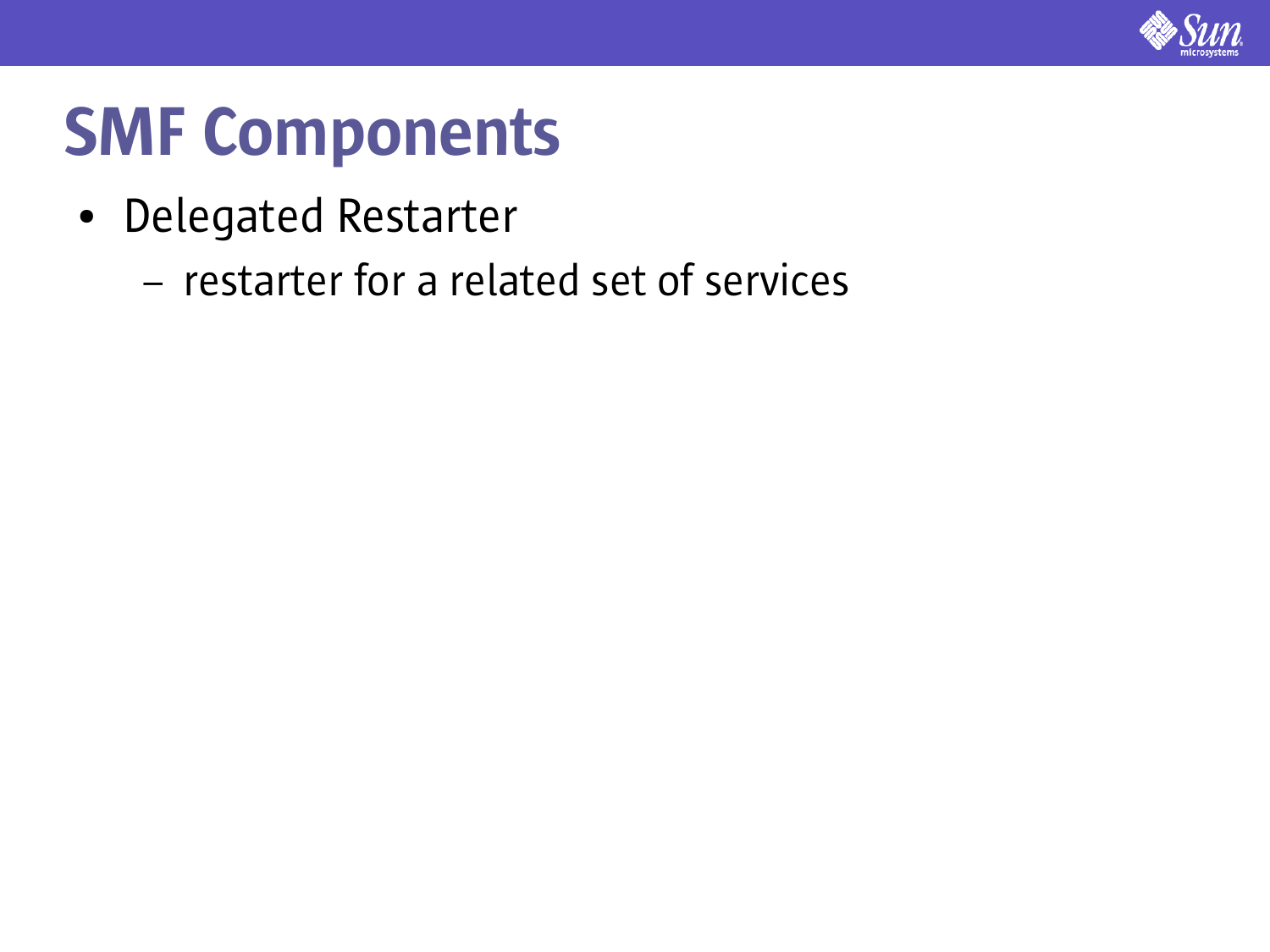

### SMF Components

- Delegated Restarter
	- inetd(1M) the only one so far
		- responsible for internet services
		- /etc/inet/inetd.conf now deprecated
		- inetadm(1M) manages internet services
		- inetconv(1M) converts inetd.conf into inetd

| <b>STATE</b>                                              | <b>STIME</b> | <b>FMRI</b>                                   |
|-----------------------------------------------------------|--------------|-----------------------------------------------|
| disabled                                                  | Sep 30       | svc:/network/rpc/meta:tcp                     |
| $\mathbf{r}$ , $\mathbf{r}$ , $\mathbf{r}$ , $\mathbf{r}$ |              |                                               |
| online                                                    | Oct 01       | svc:/network/rpc/ttdbserver:tcp6              |
| online                                                    |              | Oct 03 svc:/network/shell:tcp                 |
| online                                                    |              | 16:58:06 svc:/network/finger:default          |
| online                                                    |              | 19:11:06 svc:/network/rpc/rstat:udp           |
| online                                                    |              | 23:08:21 svc:/network/rpc/rusers:udp          |
| offline                                                   |              | Sep 30 svc:/application/print/rfc1179:default |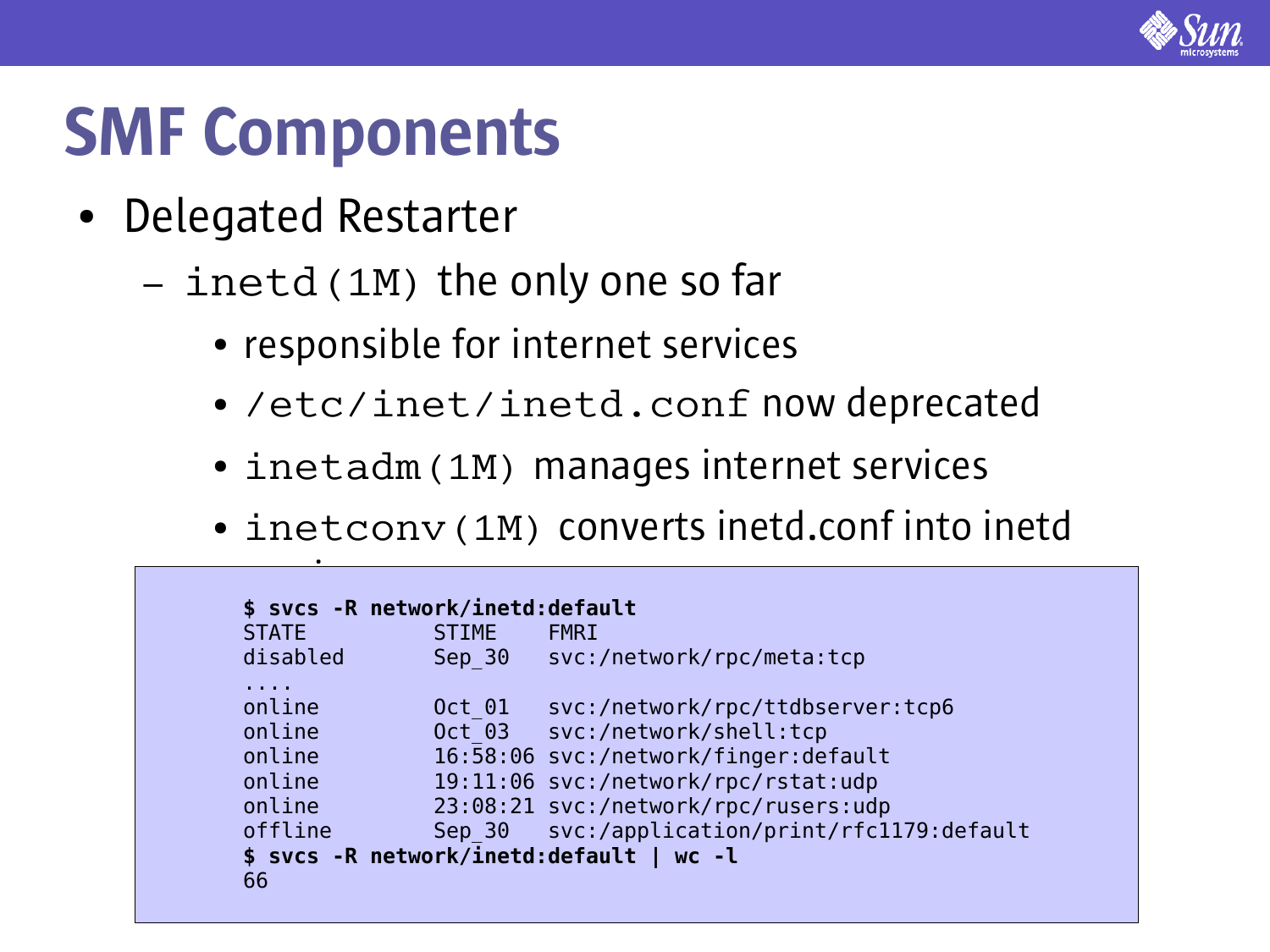

### inetadm(1M) in action

• List internet services and view/modify their properties

| \$ inetadm                                  |                                                   |  |
|---------------------------------------------|---------------------------------------------------|--|
| <b>ENABLED</b><br><b>STATE</b>              | <b>FMRI</b>                                       |  |
| enabled<br>online                           | svc:/network/rpc/gss:ticotsord                    |  |
| disabled disabled                           | svc:/network/tname:default                        |  |
| enabled<br>online                           | svc:/network/security/ktkt warn:ticotsord         |  |
| enabled<br>online                           | svc:/network/telnet:default                       |  |
|                                             |                                                   |  |
| disabled<br>disabled                        | svc:/network/apocd/udp:default                    |  |
| disabled disabled                           | svc:/network/uucp:default                         |  |
| disabled disabled                           | svc:/network/security/krb5 prop:tcp               |  |
| online<br>enabled                           | svc:/network/rpc-100235 1/rpc ticotsord:ticotsord |  |
| online<br>enabled                           | svc:/network/rpc-100424 1/rpc ticotsord:ticotsord |  |
| enabled<br>online                           | svc:/network/rpc-100083 1/rpc tcp:tcp             |  |
| online<br>enabled                           | svc:/network/rpc-100083 1/rpc tcp:tcp6            |  |
| enabled<br>online                           | svc:/network/rpc-100068 2-5/rpc udp:udp           |  |
| online<br>enabled                           | svc:/network/rpc-100068 2-5/rpc udp:udp6          |  |
| online<br>enabled                           | svc:/network/fs/tcp6:default                      |  |
|                                             |                                                   |  |
| \$inetadm -e network/tname                  |                                                   |  |
|                                             |                                                   |  |
| \$inetadm   grep tname<br>enabled<br>online | svc:/network/tname:default                        |  |
|                                             |                                                   |  |
|                                             |                                                   |  |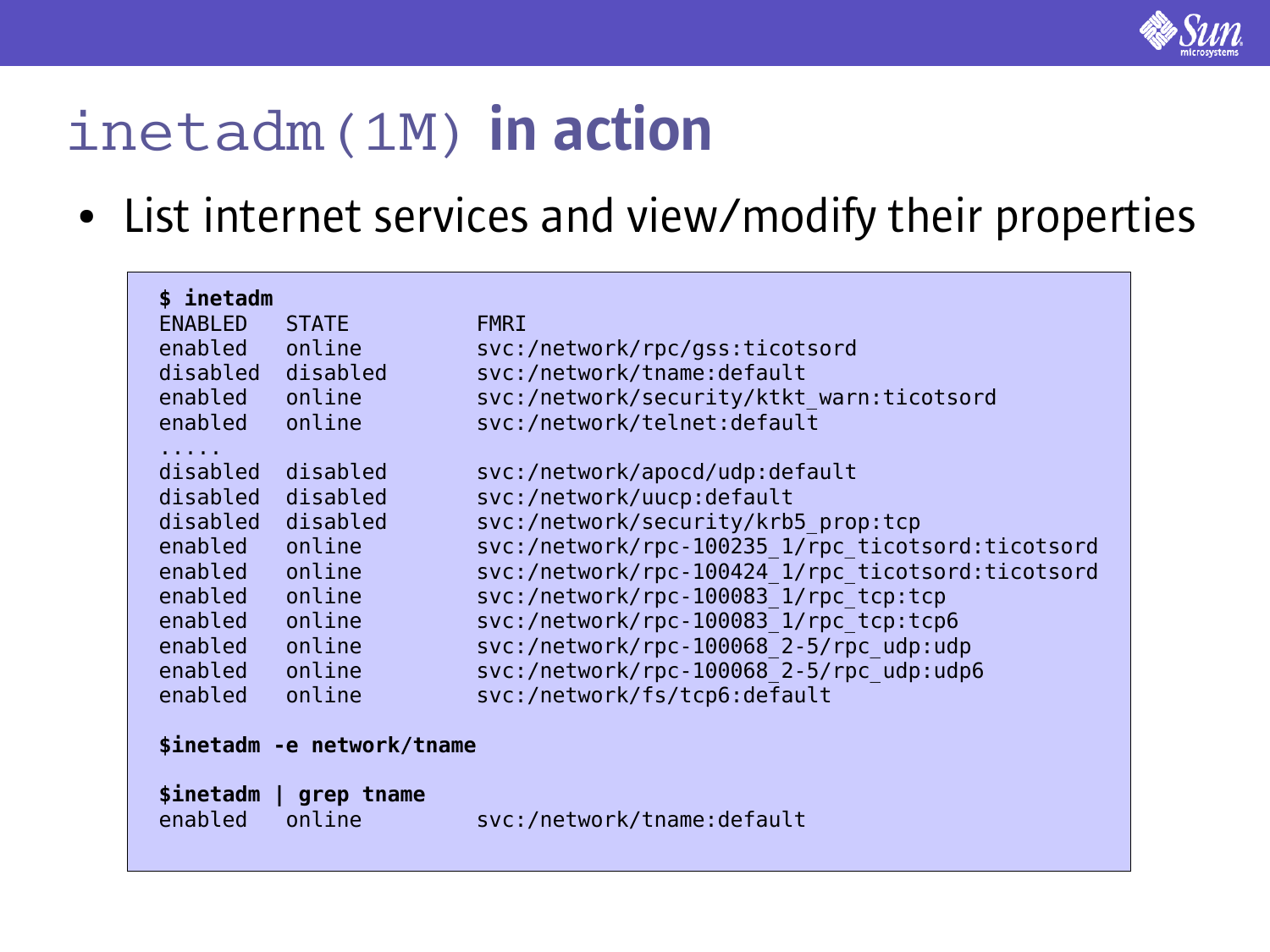

#### inetadm(1M) in action

• List internet services and view/modify their properties

|         | \$ inetadm -l network/telnet |
|---------|------------------------------|
|         | SCOPE NAME=VALUE             |
|         | name="telnet"                |
|         | endpoint type="stream"       |
|         | proto="tcp6"                 |
|         | isrpc=FALSE                  |
|         | wait=FALSE                   |
|         | exec="/usr/sbin/in.telnetd"  |
|         | user="root"                  |
| default | bind addr=""                 |
| default | bind fail max=-1             |
| default | bind fail interval = - 1     |
| default | max con rate = - 1           |
| default | max copies=-1                |
| default | con rate offline=-1          |
| default | failrate cnt=40              |
| default | failrate interval=60         |
| default | inherit env=TRUE             |
| default | tcp trace=FALSE              |
| default | tcp wrappers=FALSE           |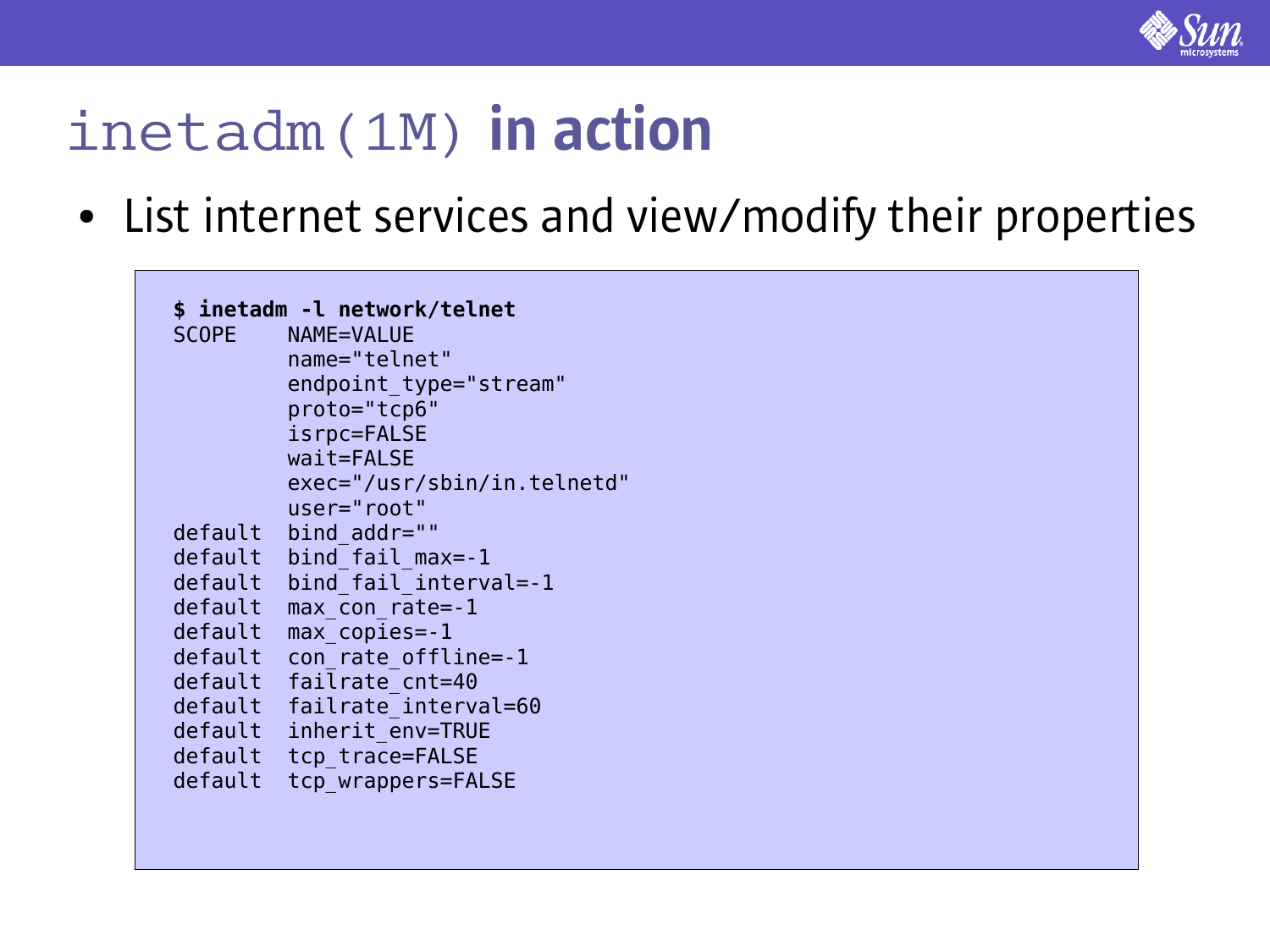

#### inetadm(1M) in action

• List internet services and view/modify their properties

| \$ inetadm -m network/telnet tcp trace=TRUE |                              |  |
|---------------------------------------------|------------------------------|--|
|                                             | \$ inetadm -l network/telnet |  |
| <b>SCOPE</b>                                | NAME=VALUE                   |  |
|                                             | name="telnet"                |  |
|                                             | endpoint type="stream"       |  |
|                                             | proto="tcp6"                 |  |
|                                             | isrpc=FALSE                  |  |
|                                             | wait=FALSE                   |  |
|                                             | exec="/usr/sbin/in.telnetd"  |  |
|                                             | user="root"                  |  |
| default                                     | bind addr=""                 |  |
|                                             | default bind fail max =- 1   |  |
| default                                     | bind fail interval =- 1      |  |
| default                                     | $max con rate = -1$          |  |
| default                                     | $max$ copies= $-1$           |  |
|                                             | default con rate offline=-1  |  |
|                                             | default failrate cnt=40      |  |
|                                             | default failrate interval=60 |  |
| default                                     | inherit env=TRUE             |  |
|                                             | tcp trace=TRUE               |  |
| default                                     | tcp wrappers=FALSE           |  |
|                                             |                              |  |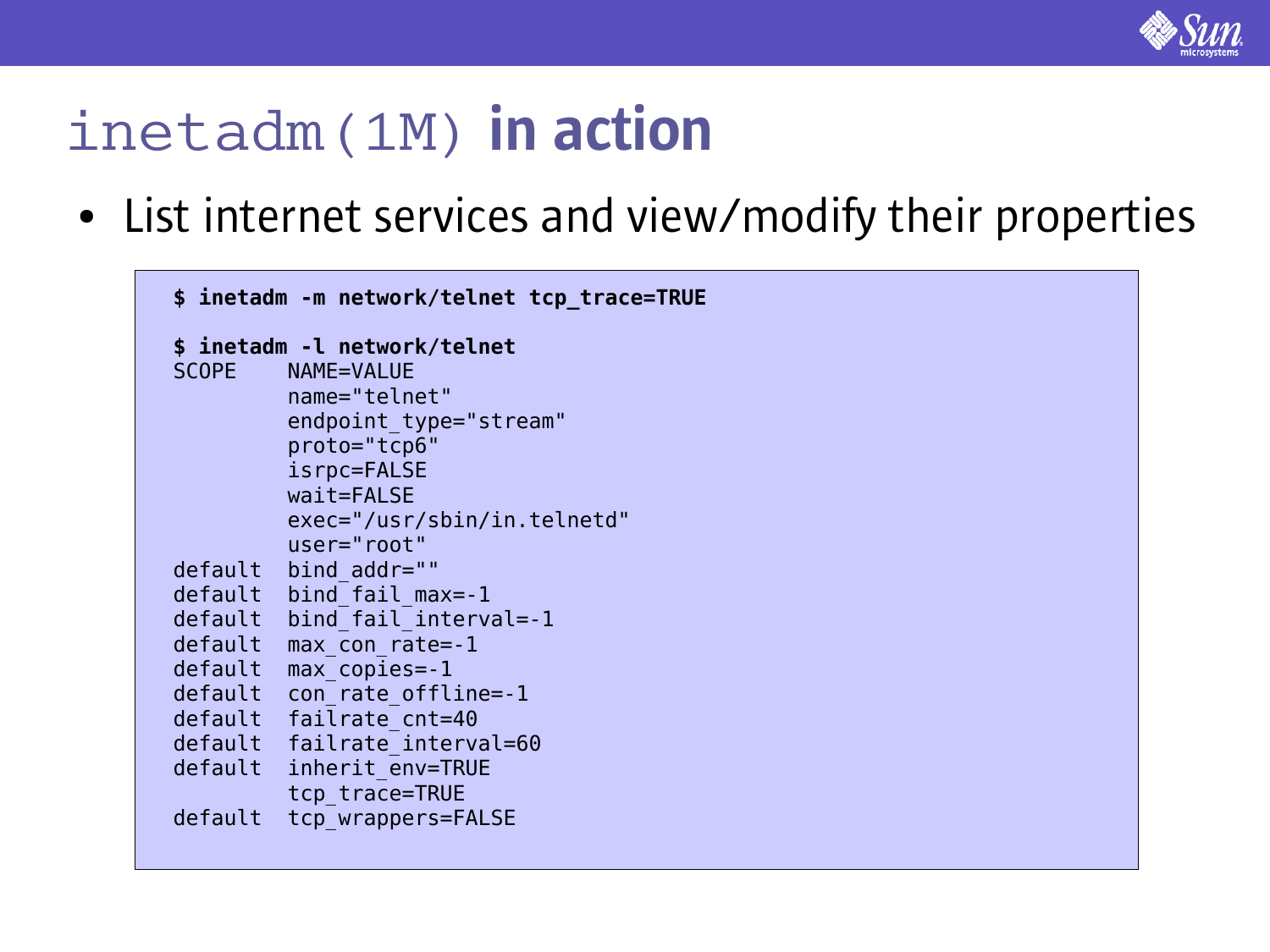

#### Troubleshooting

• Corrupted repository

**\$** svc.configd: smf(5) database integrity check of:

```
/etc/svc/repository.db
```
failed. The database might be damaged or a media error might have prevented it from being verified. Additional information useful to your service provider is in:

```
/etc/svc/volatile/db_errors
```
The system will not be able to boot until you have restored a working database. svc.startd(1M) will provide a sulogin(1M) prompt for recovery purposes. The command:

```
/lib/svc/bin/restore_repository
```
can be run to restore a backup version of your repository. See http://sun.com/msg/SMF-8000-MY for more information.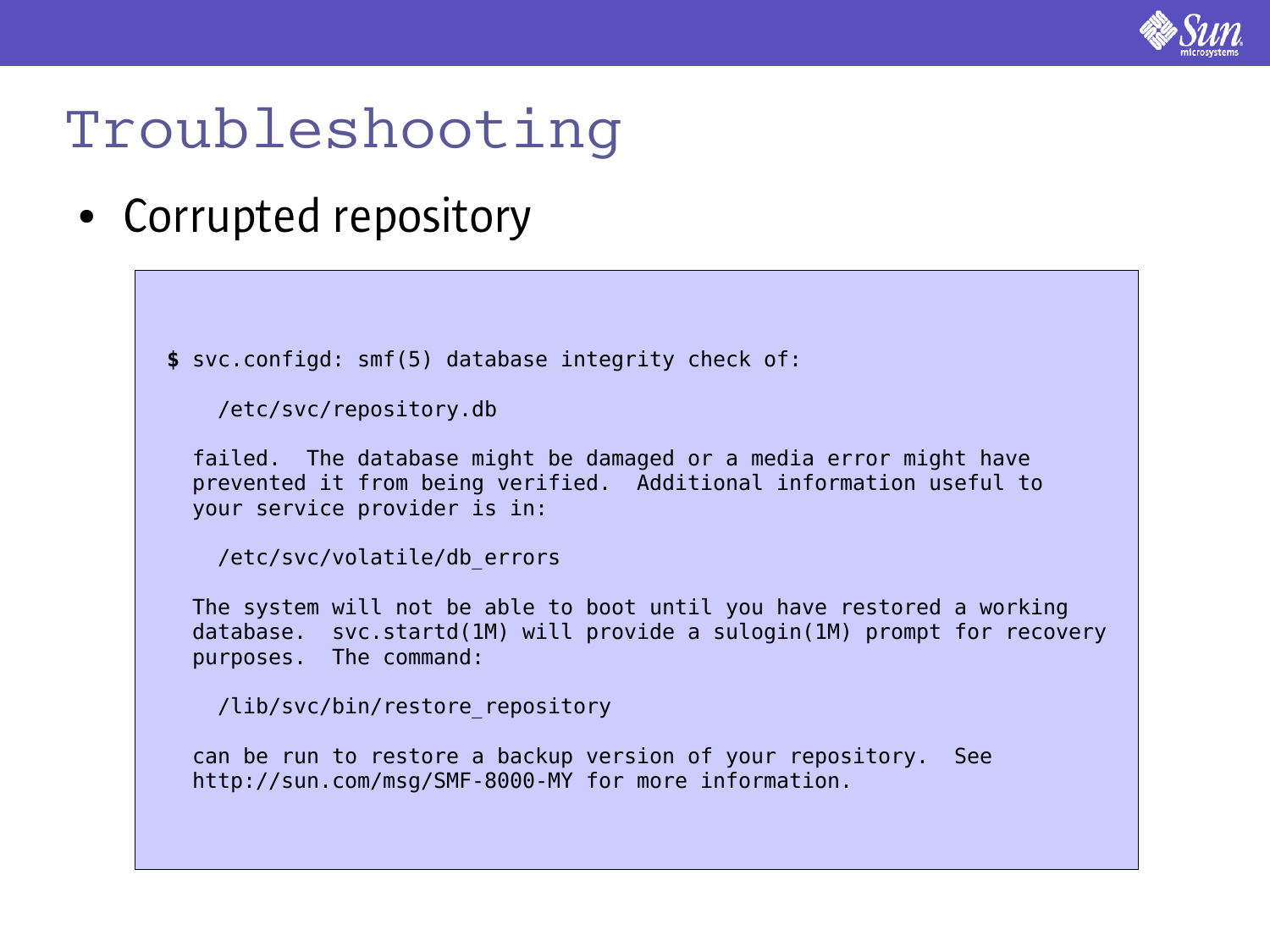

#### Troubleshooting

• Restore procedure

```
root@vitalstatistix# /lib/svc/bin/restore_repository
Repository Restore utility
See http://sun.com/msg/SMF-8000-MY for more information on the use of
this script to restore backup copies of the smf(5) repository.
If there are any problems which need human intervention, this script will
give instructions and then exit back to your shell.
Note that upon full completion of this script, the system will be rebooted
using reboot(1M), which will interrupt any active services.
The following backups of /etc/svc/repository.db exist, from
oldest to newest:
manifest_import-20050204_142224
manifest_import-20050204_173653
manifest_import-20050206_175253
........
```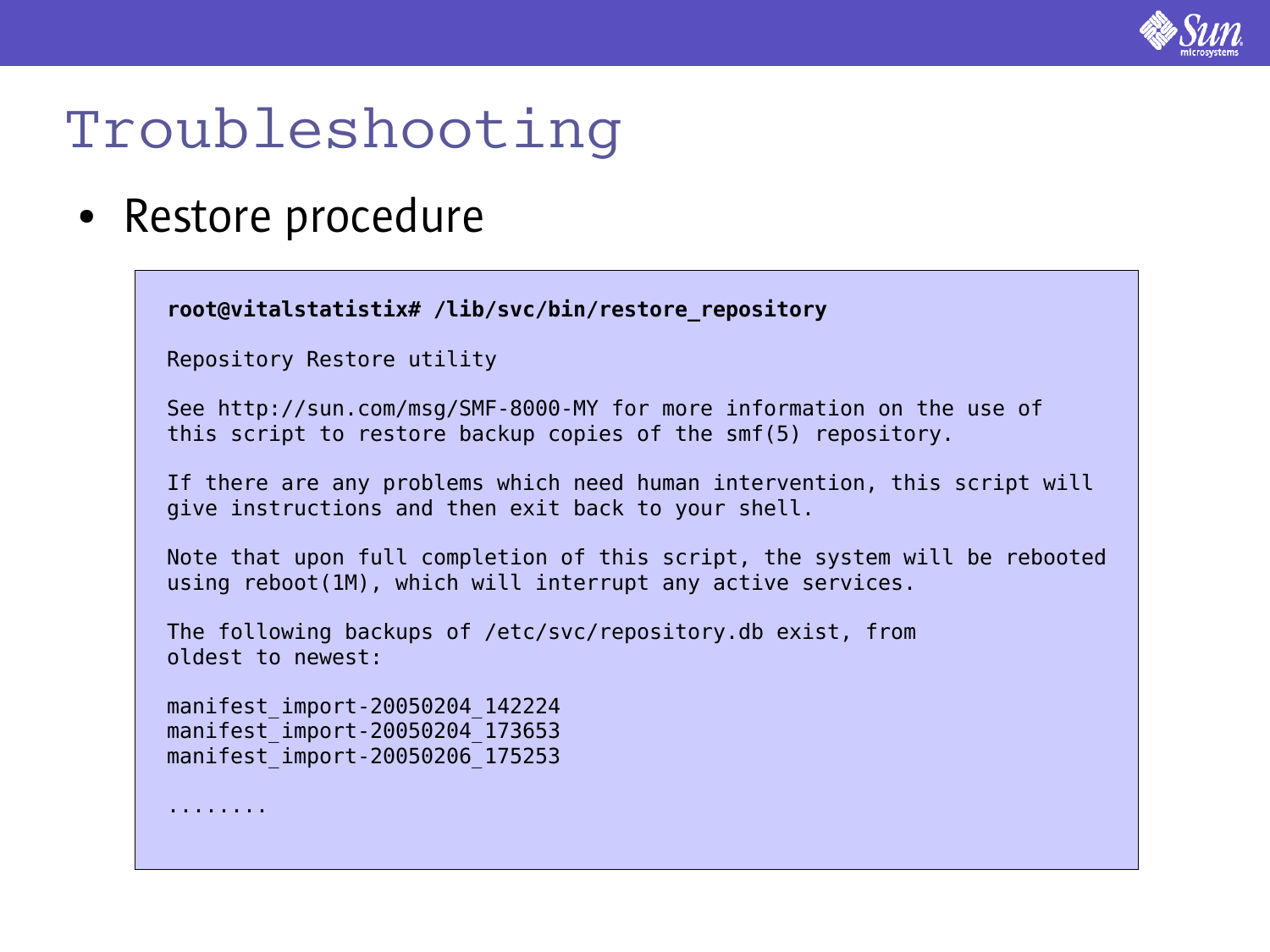

#### Troubleshooting

#### • Restore procedure

```
manifest_import-20050209_122006
boot-20050313_201600
boot-20050314_095635
boot-20050314_174541
boot-20050315_112629
```
The backups are named based on their type and the time what they were taken. Backups beginning with "boot" are made before the first change is made to the repository after system boot. Backups beginning with "manifest\_import" are made after svc:/system/manifest-import:default finishes its processing. The time of backup is given in YYYYMMDD HHMMSS format.

Please enter one of:

- 1) boot, for the most recent post-boot backup
- 2) manifest import, for the most recent manifest import backup.
- 3) a specific backup repository from the above list
- 4) -seed-, the initial starting repository. (All customizations will be lost.)
- 5) -quit-, to cancel.

```
Enter response [boot]: -quit-
Exiting.
root@vitalstatistix:/etc/svc#
```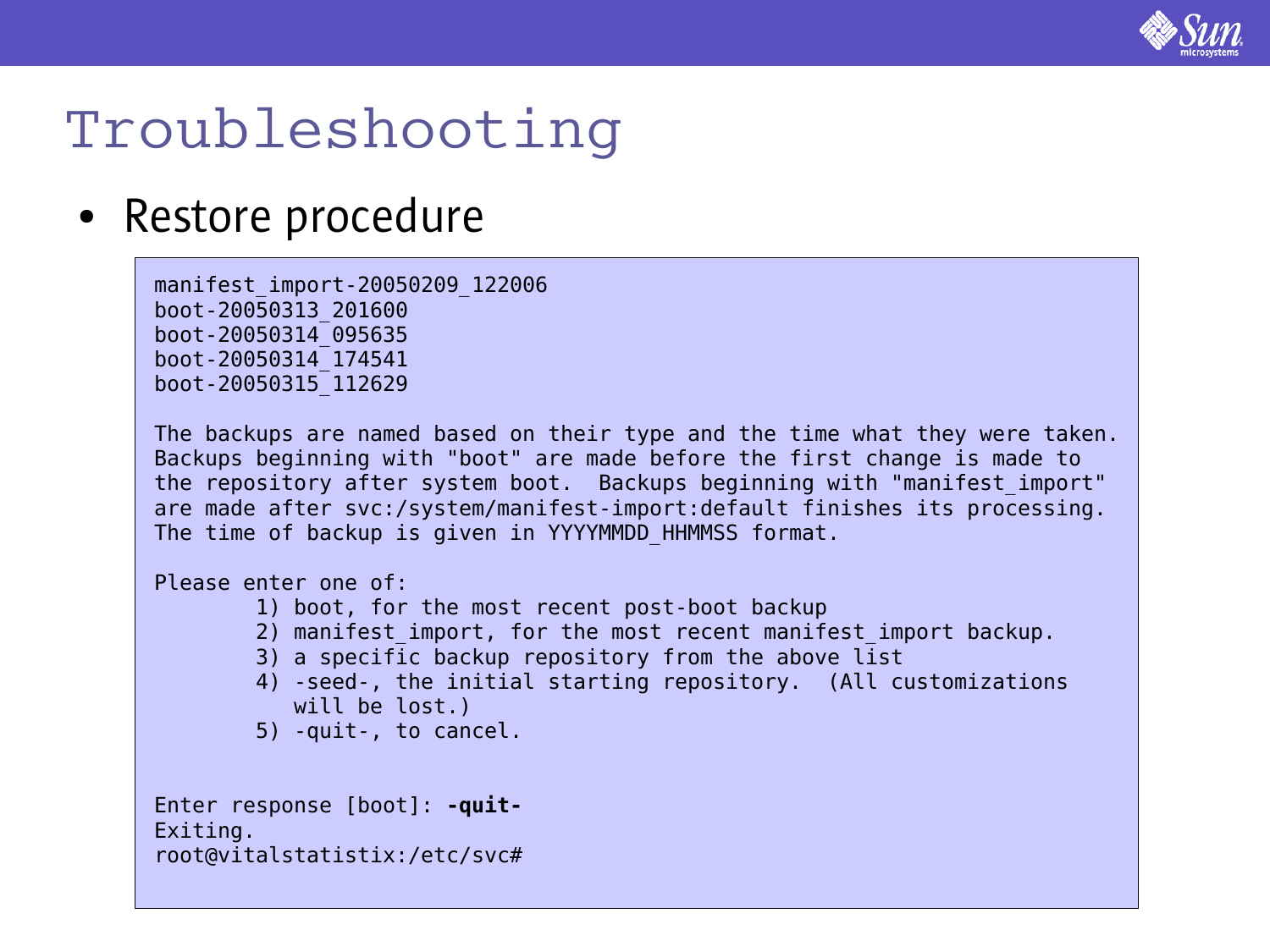

### Boot process

- milestones analogous to run-levels
	- S milestone/single-user:default
	- milestone/name-service
	- 2 milestone/multi-user:default
	- 3 milestone/multi-user-server:default
- Boot without any services enabled, then enable all services
	- ok boot -m milestone=none

login as root

# svcadm milestone -t all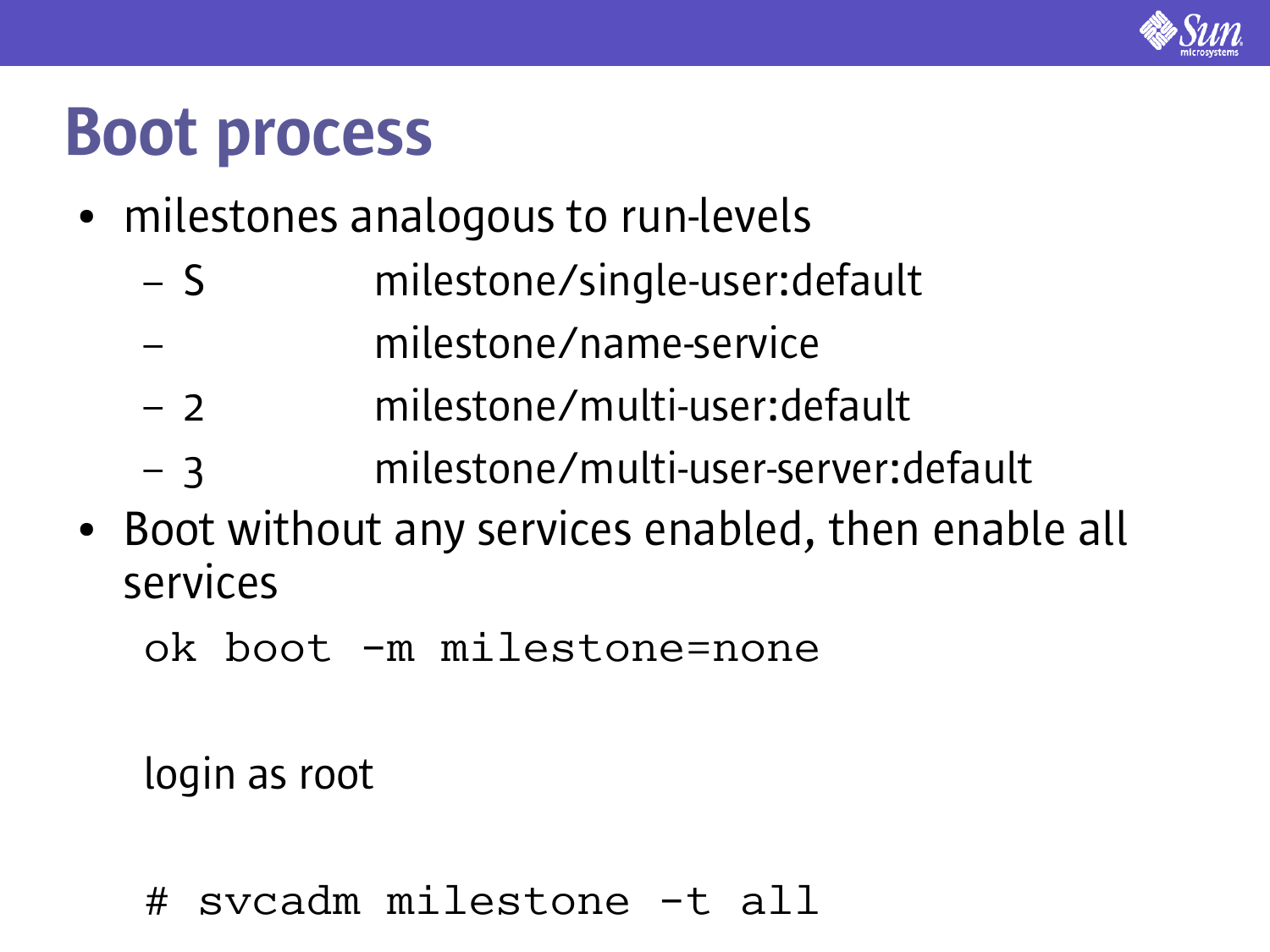

### Boot process

- Verbose boot available at boot prompt
	- Persistently verbose? Set options/logging to verbose

on system/svc/restarter:default

```
Select (b)oot or (i)nterpreter: b -mverbose
SunOS Release 5.10 Version smf-mdb-on10 32-bit
Copyright 1983-2004 Sun Microsystems, Inc. All rights reserved.
Use is subject to license terms.
DEBUG enabled
WARNING: consconfig: could not find driver for screen device /isa/display@1,3b0
 network/loopback:default starting (Loopback network interface) ]
 network/pfil:default starting (pfil) ]
[ system/filesystem/root:default starting (Root filesystem mount) ]
[ network/physical:default starting (Physical network interfaces) ]
Oct 6 12:21:15/14: system start time was Wed Oct 6 12:21:10 2004
[ system/filesystem/usr:default starting (/usr and / mounted read/write) ]
[ system/identity:node starting (system identity (nodename)) ]
Hostname: trolls-b10
[ system/device/local:default starting (Standard Solaris device configuration.) ]
[ system/filesystem/minimal:default starting (Local filesystem mounts) ]
[ milestone/devices:default starting (Device configuration milestone.) ]
[ system/identity:domain starting (system identity (domainname)) ]
[ system/cryptosvc:default starting (Cryptographic services) ]
[ system/manifest-import:default starting (Service manifest import) ]
[ system/sysevent:default starting (System event notification service.) ]
NIS domain name is mpklab.sfbay.sun.com
[ system/coreadm:default starting (System-wide core file configuration service) ]
....
```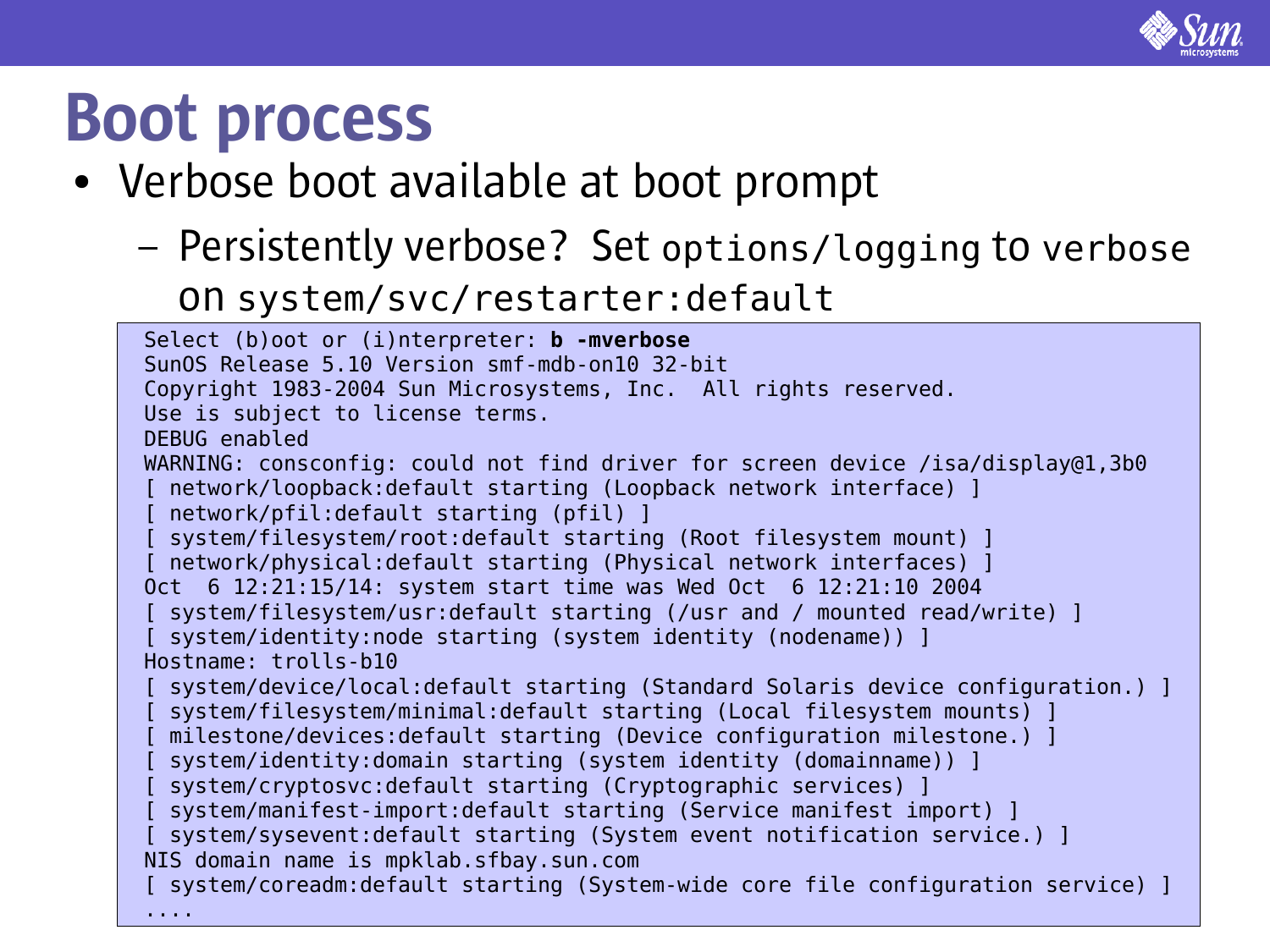

### Boot process

- init reads /etc/inittab
	- smf::sysinit:/lib/svc/bin/svc.startd >/dev/msglog 2<>/dev/msglog </dev/console
- starts up master restarter